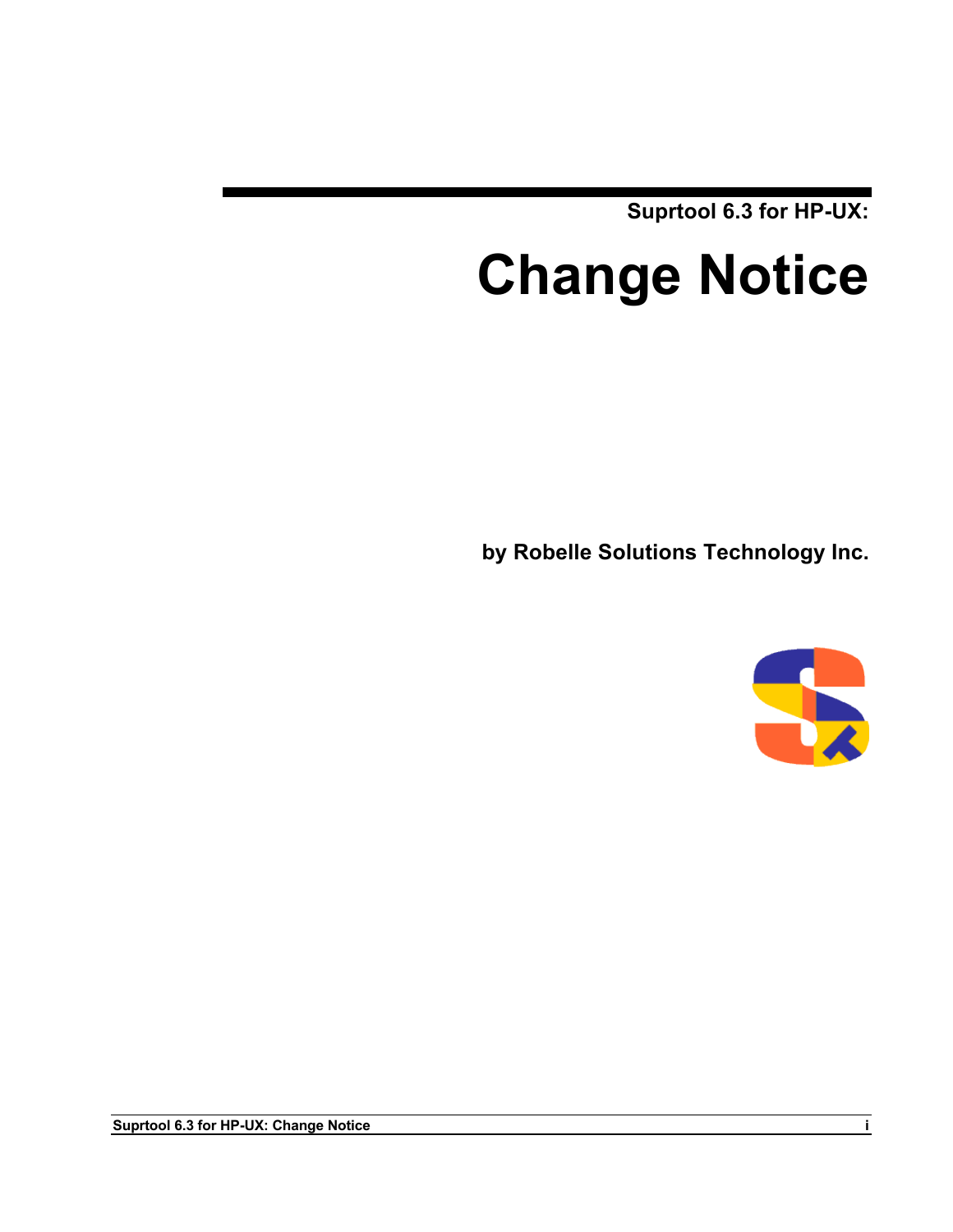Program and manual copyright © 1981-2021 Robelle Solutions Technology Inc.

Permission is granted to reprint this document (but not for profit), provided that copyright notice is given.

Qedit and Suprtool are trademarks of Robelle Solutions Technology Inc. Oracle is a trademark of Oracle Corporation, Redwood City, California, USA. Other product and company names mentioned herein may be the trademarks of their respective owners.



Robelle Solutions Technology Inc. Suite 372, 7360 137 Street Surrey, BC Canada V3W 1A3

Phone: 604.501.2001 Support: 289.480.1060 E-mail: sales@robelle.com E-mail: support@robelle.com Web: www.robelle.com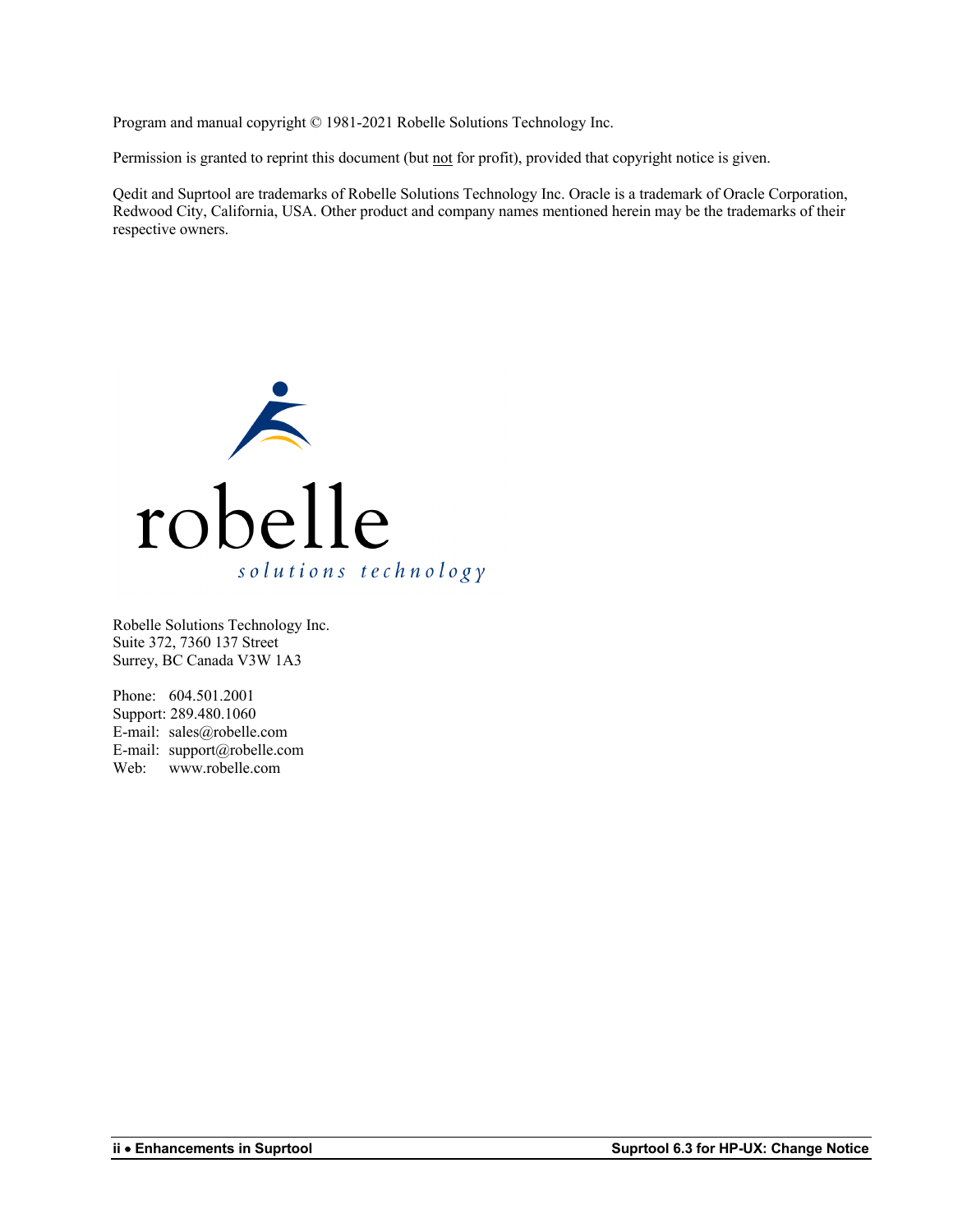# **Contents**

#### **Introducing Suprtool Version 6.3**

#### **Installation**

#### **Enhancements in Version 6.3**

| ۰.<br>۰. | ۰.<br>۰. |
|----------|----------|
|          |          |
|          |          |

 $12$ 

10

5

#### **Enhancements in Version 6.2**

#### **Enhancements in Version 6.1**

18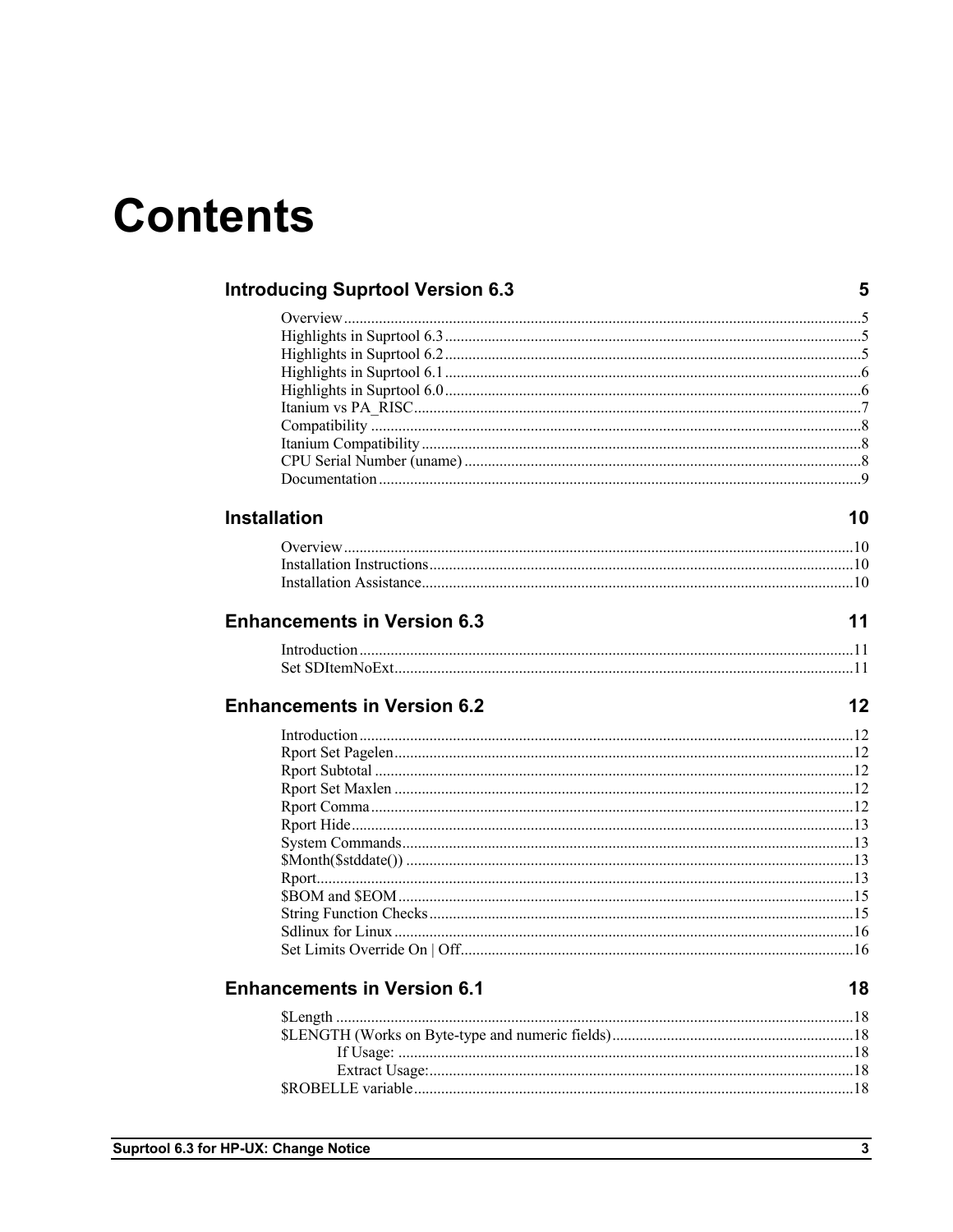#### **Enhancements in Version 6.0**

#### **Bugs Fixed**

#### $27$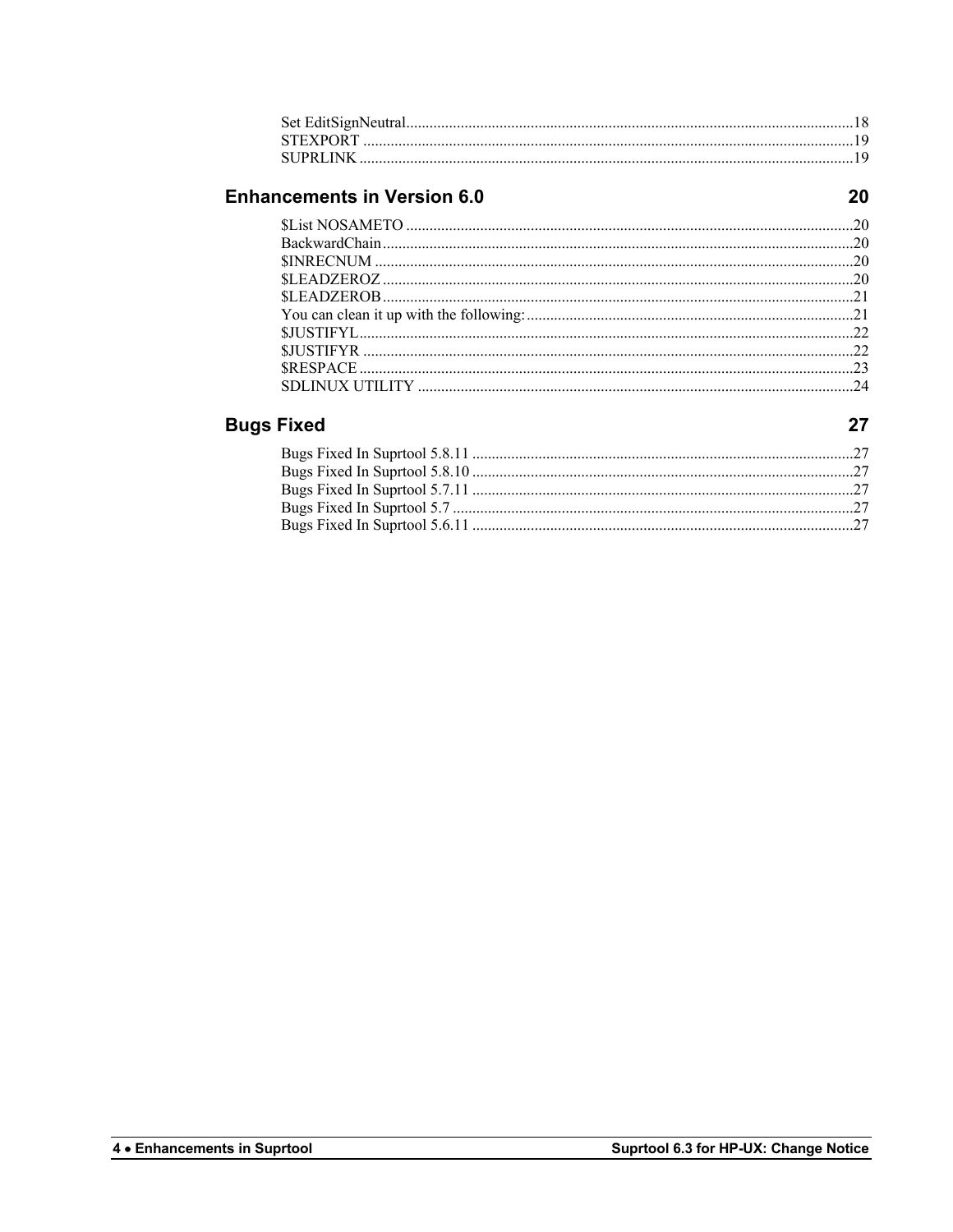# **Introducing Suprtool Version 6.3**

#### **Overview**

Use Suprtool/UX to read, select, and sort data from Oracle, Allbase and Eloquence databases and data files with fixed-length records. Suprtool/UX is designed to be similar to Suprtool for MPE while providing necessary HP-UX features.

Suprlink/UX provides high-speed data-file linking based on a sort key. Use STExport to convert fields in a self-describing input file into an output file that can be imported into different applications.

## **Highlights in Suprtool 6.3**

- STExport Heading fieldnames limit has been increased to14336 bytes.
- The Suprtool suite of products has had more 2027 mitigation work done to prepare for the end of 20271231.
- Suprtool would incorrectly do a conversion on input of a file with Big Endian data if there was an extract of a constant into an integer field (Linux Only)
- Non-MPE versions of Suprtool didn't update the Item information, decimals and date like the MPE version. When an extract command wasn't entered but an Item command referenced a specific field. You can turn this on with set sditemnoext on, but the default is off to have it be compatible with all versions of Suprtool/Open and HP-UX. You can put it in your suprmgr file, to enable it globally.
- Suprtool would incorrectly think it could sort a file in memory, as opposed to using sort scratch files in an extremely rare case. (Linux)
- Suprtool / Open didn't handle double logical numbers over 2 billion when converting to ascii in the list command. (Linux Only Fixed in Build 2)

### **Highlights in Suprtool 6.2**

- Set Pagelen Command has been added to Rport.
- The subtotal feature of Rport will now break on multiple sort levels in the Self-Describing file.
- Rport has a new command called Hide which is intended to not report on a field in an SD file.
- Rport has a new command called Comma, which will place appropriate commas in an ascii field that was converted from a numeric field.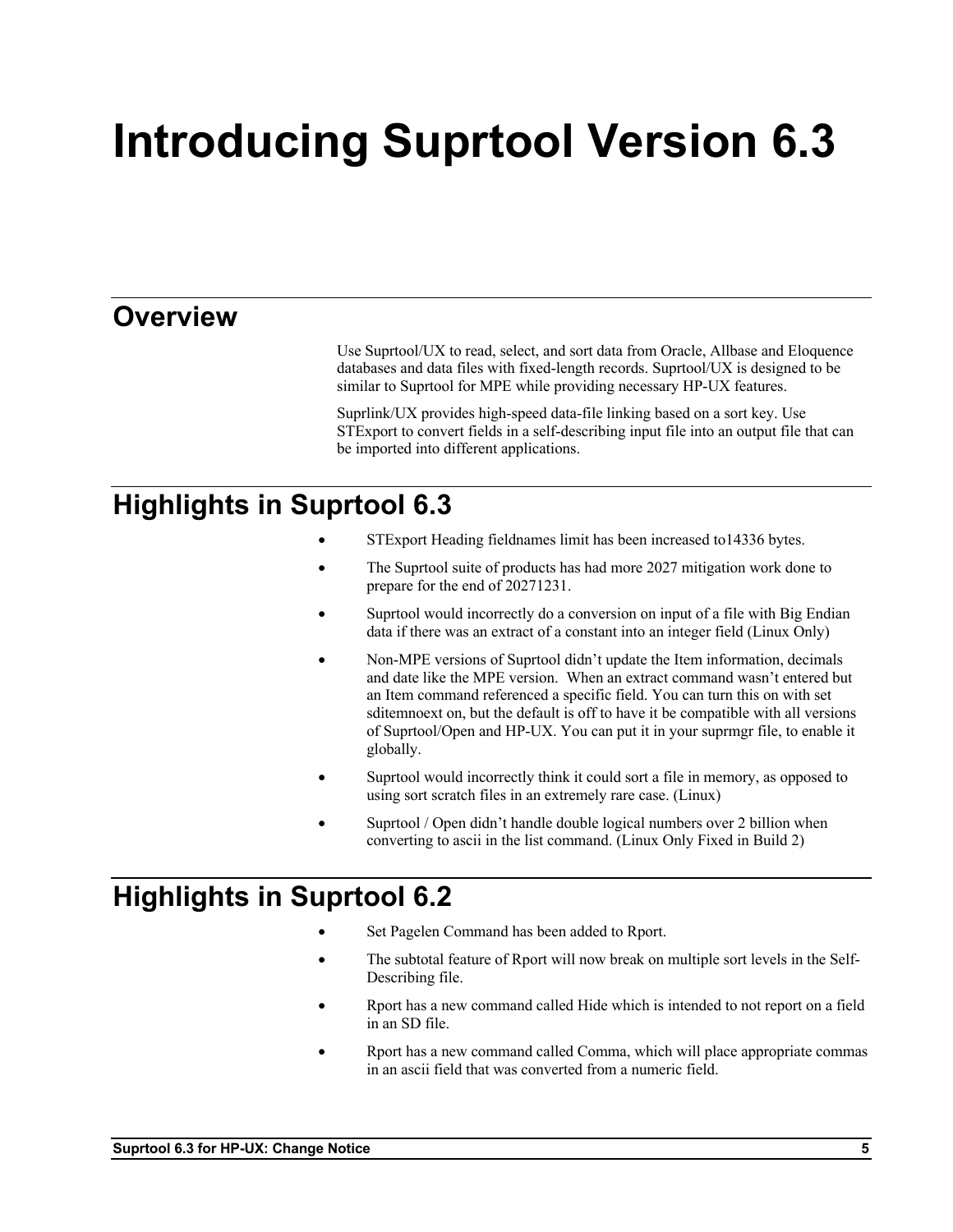- There is a new setting in RPORT that is called set maxlen on, which calculates the maximum size that a field can be, including commas and dollar signs.
- Suprtool/Open now defaults to /bin/bash when a users shell is not found in the user information.
- The \$eom/\$bom function wouldn't work properly when \$stddate was nested in a \$month function and the to month had 31 days.
- Sdlinux version is available for Linux to convert the .sd file for use on Linux is now available on Linux. You can now directly copy a data file and sdfile from HP-UX and convert it for use on Linux.
- Two new sub-functions of \$BOM and \$EOM are now available in the \$stddate and \$month functions. The \$BOM function returns the starting day of the month and the \$EOM returns the last date of the month for a given month.
- String functions in Suprtool now have better length and bounds checking of the 4095 string limit.
- Rport a new simple report writer has been added to the Suprtool suite of products.
- Set Limits Override has been added to the Suprtool for MPE version. (6.1.01)
- The Itanium version of Suprtool would lose track of Table data information even if the table was held between two tasks.

## **Highlights in Suprtool 6.1**

- Suprtool has a new function called \$length that will return a double integer value of the length of a byte and/or numeric field.
- The SROBELLE variable has been expanded to 58 characters.
- Suprtool has a new option called Set EditSignNeutral which tells the \$edit function to treat Neutral zoned and packed fields to be positive and treated as such by the \$edit function.
- Suprlink now supports 8192 bytes on both the input file and the link file.
- Suprlink now supports 16384 bytes on the output file in Suprlink
- Stexport now supports 8192 bytes on both the input file and output files.

### **Highlights in Suprtool 6.0**

- The List command now has a NOSAMETO option to turn off the SAMETO feature.
- Set Backwardchain On, will cause the Chain command to do a backward chained read.
- STExport has a new set command called Set Excel Leadzero On which tells the Excel command to add leading zeroes to the fields specified in the Excel Preserve command.
- Suprtool has a new function available to the if/extract commands called \$inrecnum, which expects a double integer result.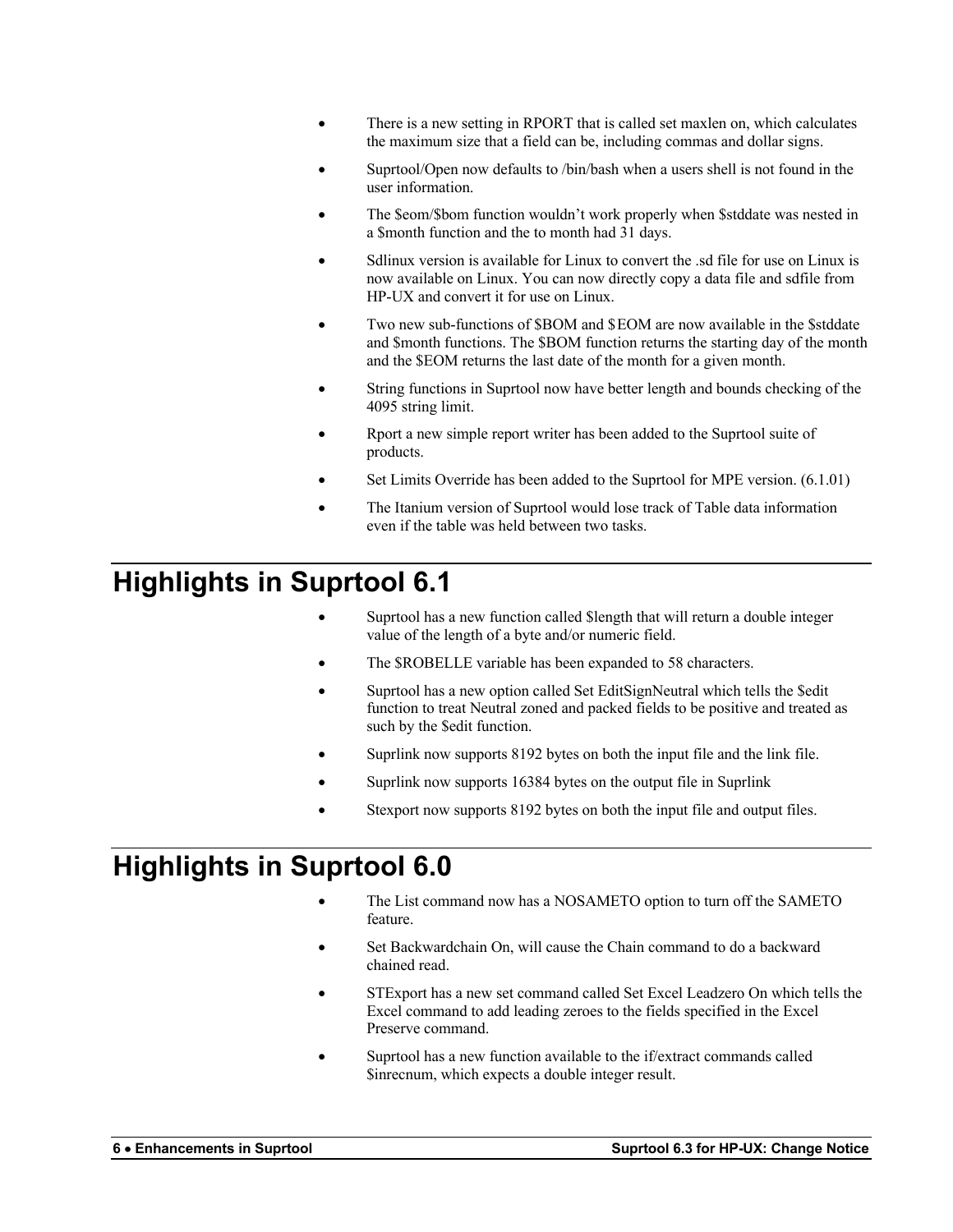- Suprtool has a new function called \$leadzeroz, which will add leading zeroes to a display field and will optionally justify the field.
- Suprtool has a four new string handling functions, specifically, \$justifyl, \$justifyr, \$leadzerob and \$respace.
- The Add command to add data to an Oracle table would fail on some tables with an abort if there were a large number of tables in the database.

#### **Itanium vs PA\_RISC**

There are two types of machines that HP has that run HP-UX, the older machines are based on the PA\_RISC chip and the new machines that use the Itanium (and Itanium 2 chips). There are also program files that are specific to each chip. PA\_RISC programs can run on both PA\_RISC and Itanium machines, however, Itanium programs can only run on Itanium machines.

Any program that runs on Itanium must utilize libraries that match its own program type. Therefore if a PA\_RISC program runs on Itanium and looks for a library, it must find/load the PA\_RISC version of the libraries that it needs and conversely an Itanium program must load the libraries specific to its type.

#### **How to Tell what Machine I am on?**

There are many ways to tell what kind of machine you are on, here are a couple:

uname -m getconf MACHINE\_MODEL

In each case the Itanium machine will typically say ia64 somewhere in the result of the above two commands. PA\_RISC machines typically say "9000" somewhere in the string.

#### **What is the Program File Type?**

Since there are two types of machines there are also at least two types of program files. Suprtool is primarily either PA\_RISC 1.1 or ELF-32 / IA64 which is also known as Itanium. To determine the type of program file you can use the file command:

#### Itanium

```
file suprtool
suprtool: ELF-32 executable object file - IA64
```
#### PA\_RISC

```
file suprtool
suprtool: PA-RISC1.1 executable dynamically linked -not stripped
```
The PA\_RISC binary can run on both platforms but you need to have PA\_RISC libraries for Eloquence or Oracle if you are using the Oracle module. An Itanium binary will not run on a PA\_RISC machine and will fail with "cannot execute".

Of course we've made a provision to identify if you are running the ia version of Suprtool in the banner and verify command with the ia after the UX :

SUPRTOOL/UXia/Copyright Robelle Solutions Technology Inc. 1981-2009. MON, JUN 8, 2009, 11:26 AM Type H for help.

#### **PA\_RISC Loading**

Suprtool by default looks in the libraries in any of the directories named in SHLIB\_PATH. For example to insure that Suprtool resolves the library loads you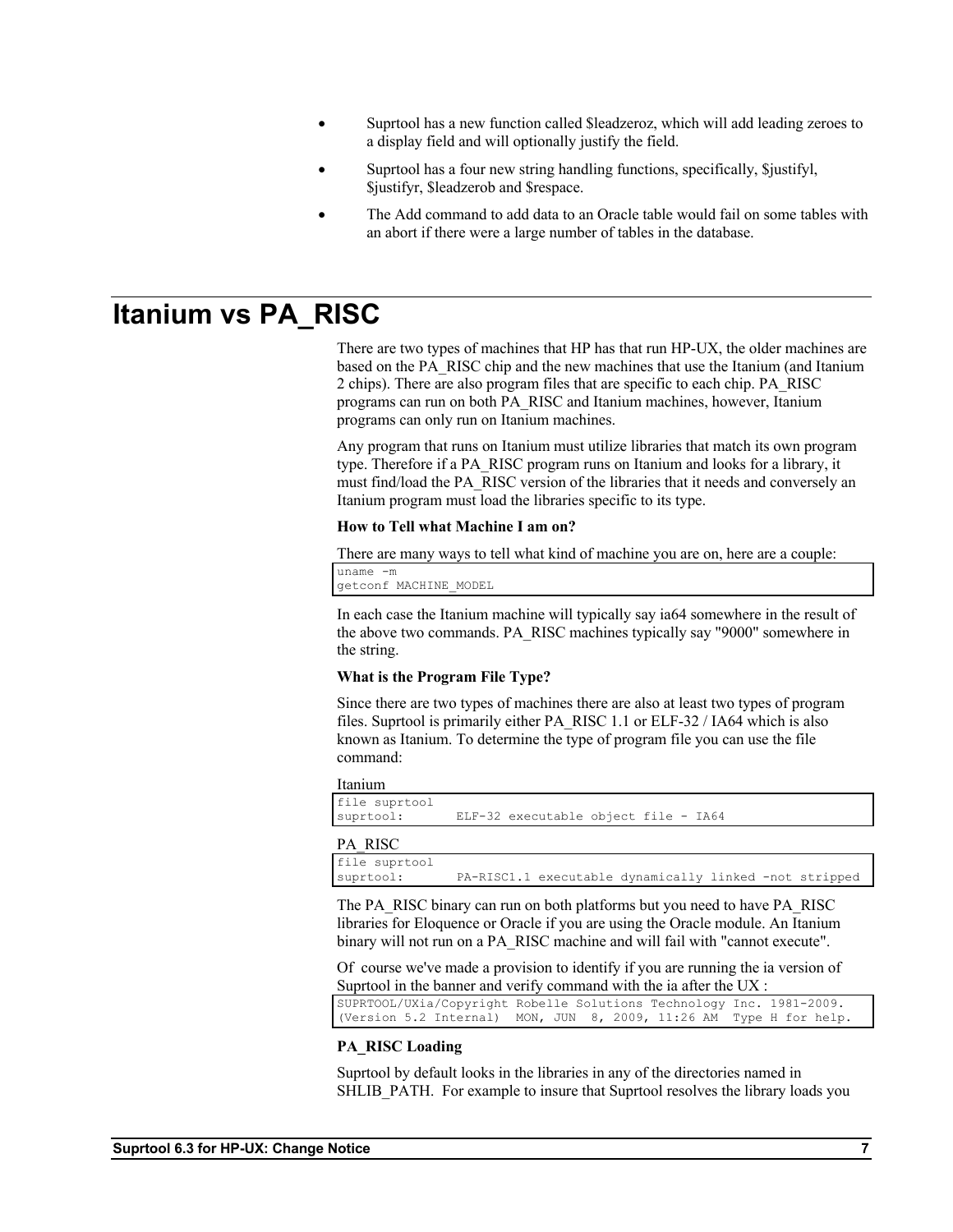can set the SHLIB\_PATH system wide in your /etc/profile file in the following manner:

export SHLIB\_PATH=/opt/eloquence6/lib/pa11\_32:/opt/oracle/lib

If you do not have the SHLIB\_PATH variable set to a value where the libraries can be found, Suprtool will then try to load from their default names locations. For Eloquence the default location is :/opt/eloquence6/lib/pa11\_32.

The Oracle interface will first try to load libclntsh.so and then attempt to load libclntsh.sl from \$ORACLE\_HOME/lib32/libclntsh.sl.

#### **Itanium Loading**

You can change Suprtool to pay attention to LD\_LIBRARY\_PATH and use dlopen to load libraries by setting the environment variable:

export ROBELLE\_DYN\_LOAD =Y.

It is generally advisable to use DLOPEN or the ROBELLE\_DYN\_LOAD option when using the Itanium version. The PA\_RISC version of Suprtool can use either type of loading, the default or the dlopen method invoked with ROBELLE\_DYN\_LOAD.

The Itanium version will make one more attempt at loading the Eloquence libraries from hpux32/libimage3k.sl and hpux32/libeqdb.sl as most users are setting SHLIB\_PATH and LD\_LIBRARY\_NAME pointing to the lib directory.

#### **Compatibility**

Fastread option is now set to Off for Suprtool for HP-UX. The Dynamic loading version of Suprtool the option is set to off.

Suprtool production versions 5.1 thru 5.4.01 would incorrectly double the record size for an output,data file when either Set Ifouroutput or Set Oracle Integer were on. This has been fixed but if your script accounted for a doubled record size this may cause and issue as we no longer incorrectly write out double the bytes. If you want to have the old bug behaviour to be re-instated you can Set Oracle DataBug On. The default for this setting is off.

#### **Itanium Compatibility**

There are a couple of differences in the Itanium version of Suprtool, which you need to be aware of.

**The DBEdit module is not available in the Itanium versions of Suprtool. This module is invoked by the EDIT command.**

**The layout for the Verify command is slightly different then the PA-RISC versions of Suprtool.**

#### **CPU Serial Number (uname)**

This program runs only on CPUs whose serial numbers have been encoded (the "uname" on HP-UX). If it fails to run and you get an "invalid HPSUSAN" error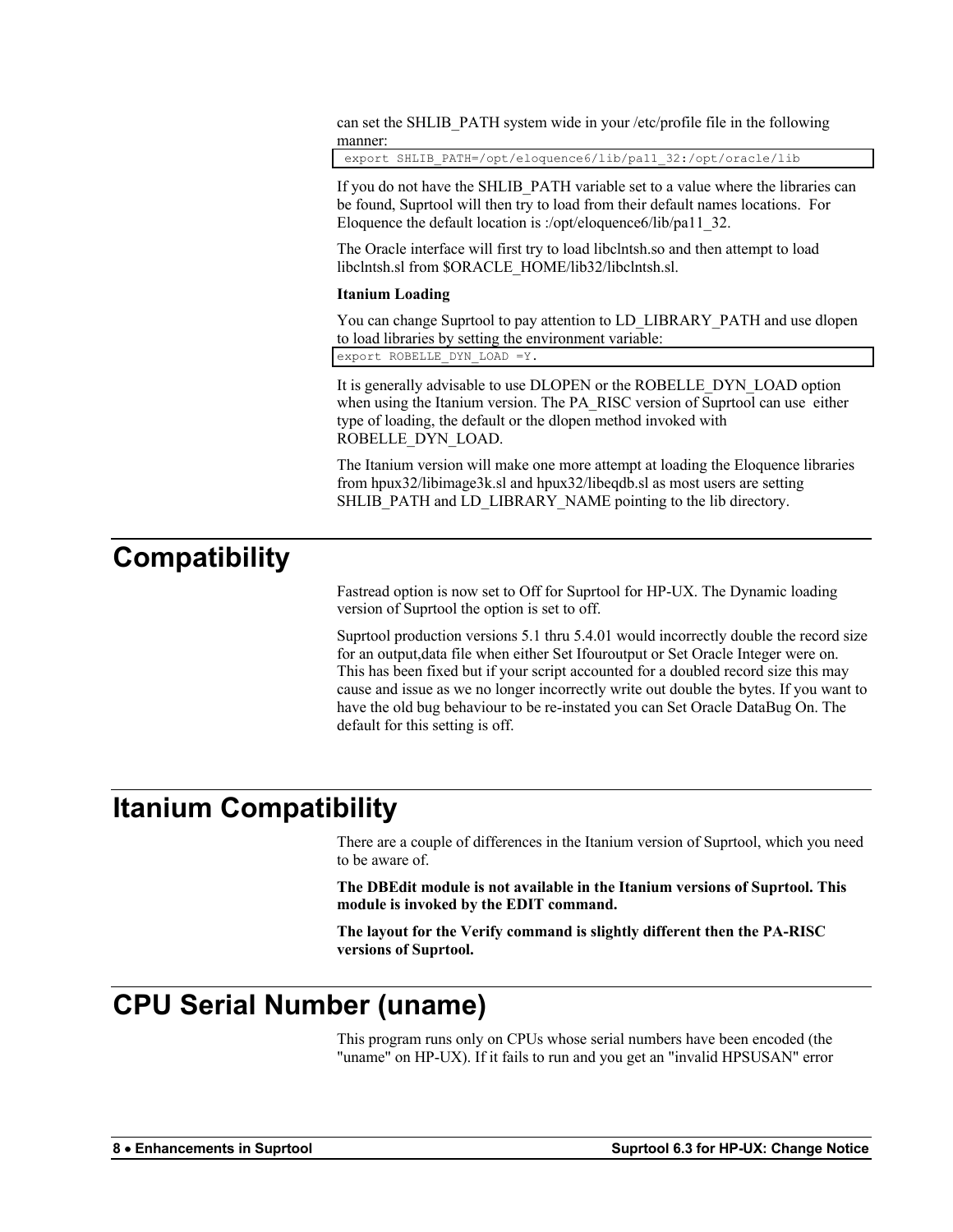message, contact Robelle for assistance, via **support@robelle.com** or the support number at 1.289.480.1060.

## **Documentation**

The user manual contains the full description of all the Suprtool suite of products including Dbedit, Suprlink, STExport, and Suprtool2, as well as usage tips and commands for each. The manuals are up-to-date with all the latest changes. To see only the changes in the latest version, see the "What's New" section of the manual.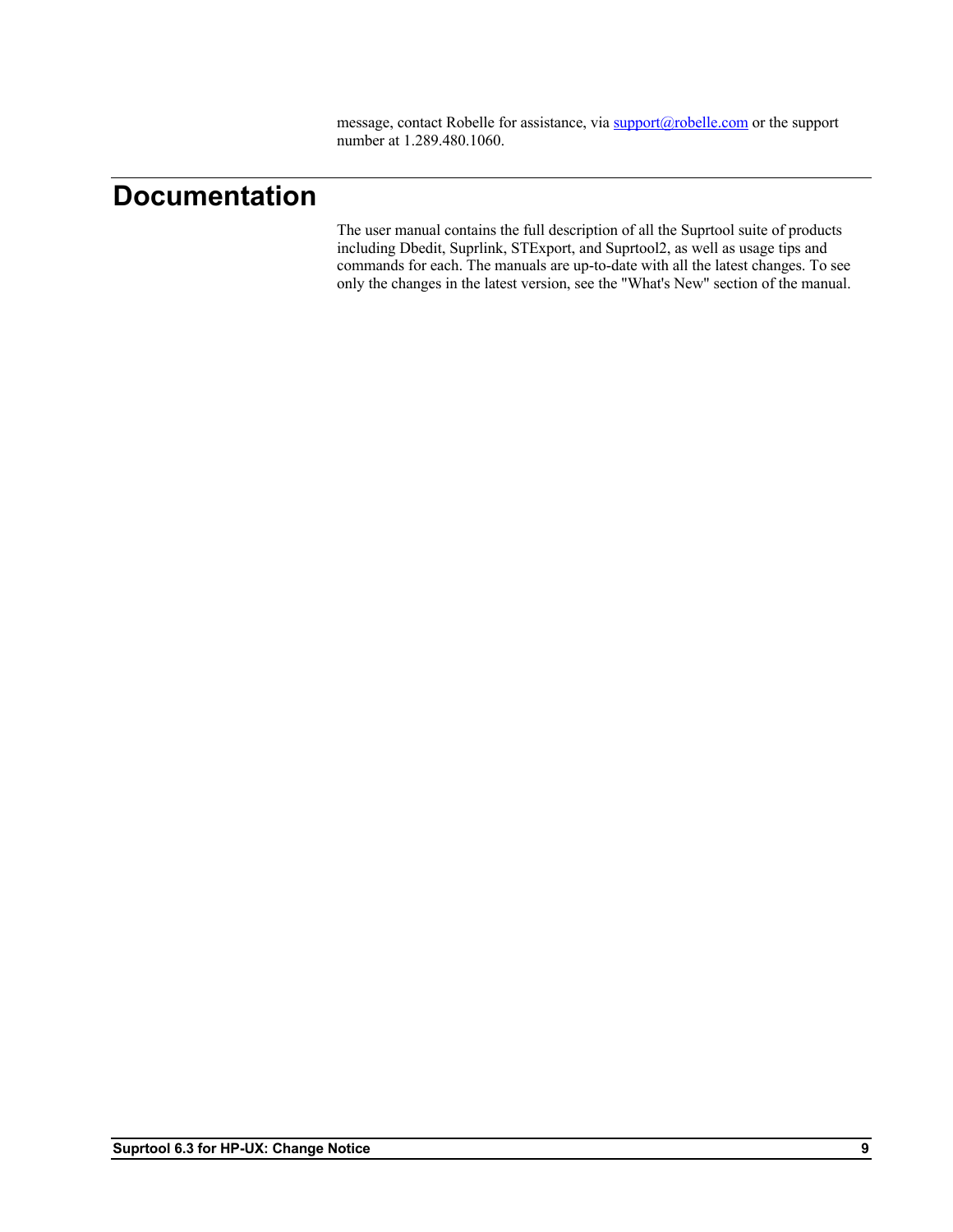# **Installation**

#### **Overview**

The following instructions describe the installation process of a new Suprtool release. The new version overwrites an existing version of Suprtool on your HP-UX system.

## **Installation Instructions**

All Robelle software is available via a download link which you can get to by filling out this form:

http://www.robelle.com/forms/request-prod-release.php

If you don't know your Account number please provide enough information for us to find you in our database.

You can find the HP-UX download install instructions here:

http://www.robelle.com/downloads/install-sxprod.html

#### **Installation Assistance**

If you have any questions or run into any problems, please call us. Technical support is available on weekdays from 8 a.m. to 4 p.m. Pacific time at 1.289.480.1060. Technical support can also be obtained via e-mail at: support@robelle.com If your new version of software will not run, you can call technical support by calling the support number, or you can typically easily run extend with the disaster option to tide you over until business hours. Instructions for this are available at:

http://www.robelle.com/disaster/

You can download our manuals and Change Notices in various formats from:

http://www.robelle.com/library/manuals/.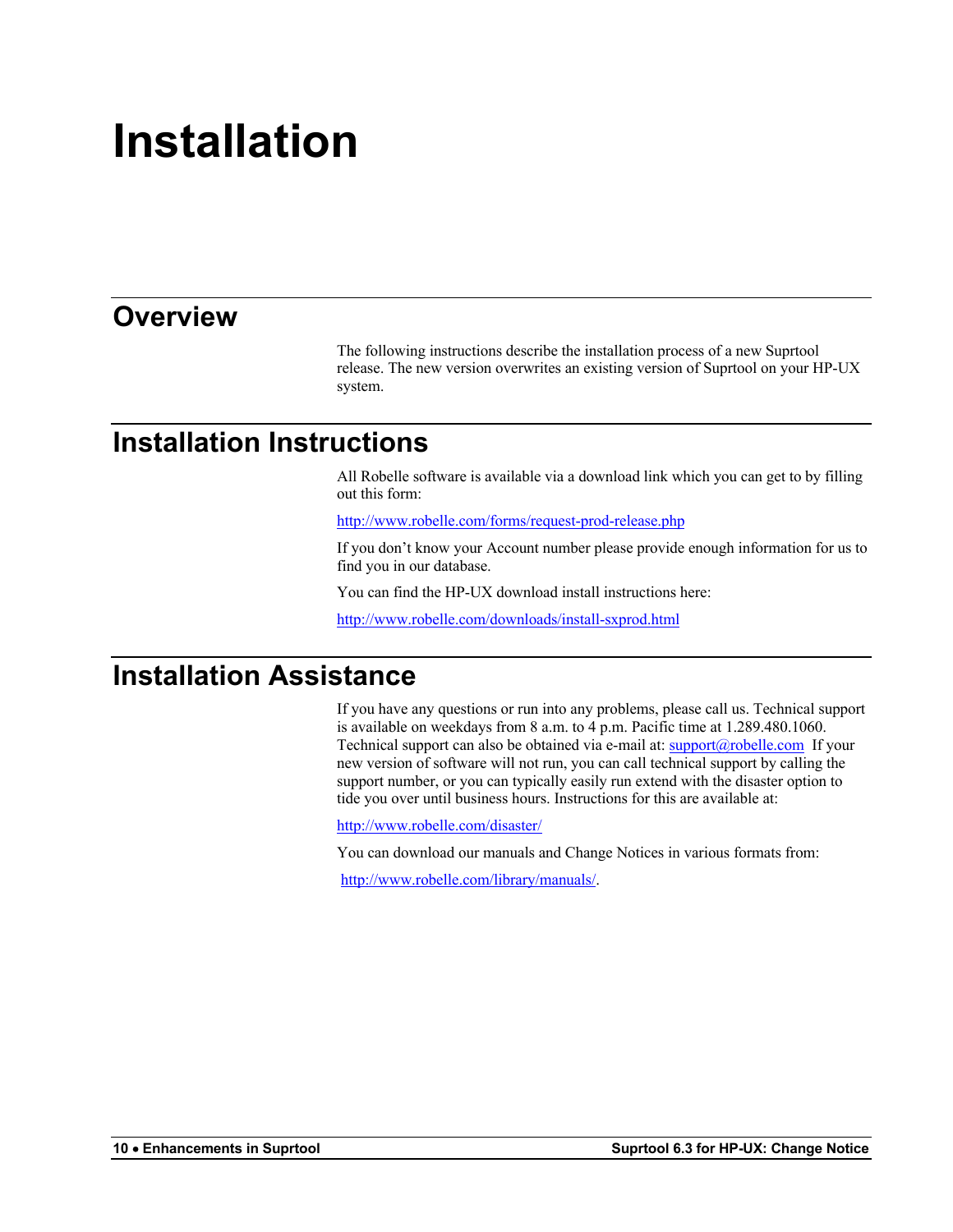# **Enhancements in Version 6.3**

### **Introduction**

Suprtool is constantly being updated with new features. The following section describes the new enhancements to Suprtool since Suprtool 6.2

#### **Set SDItemNoExt**

Non-MPE versions of Suprtool didn't update the Item information, decimals and date like the MPE version does, when an extract command wasn't entered. You can turn this off with set sditemnoext off, but the default is on to have it behave in the same manner as the MPE version.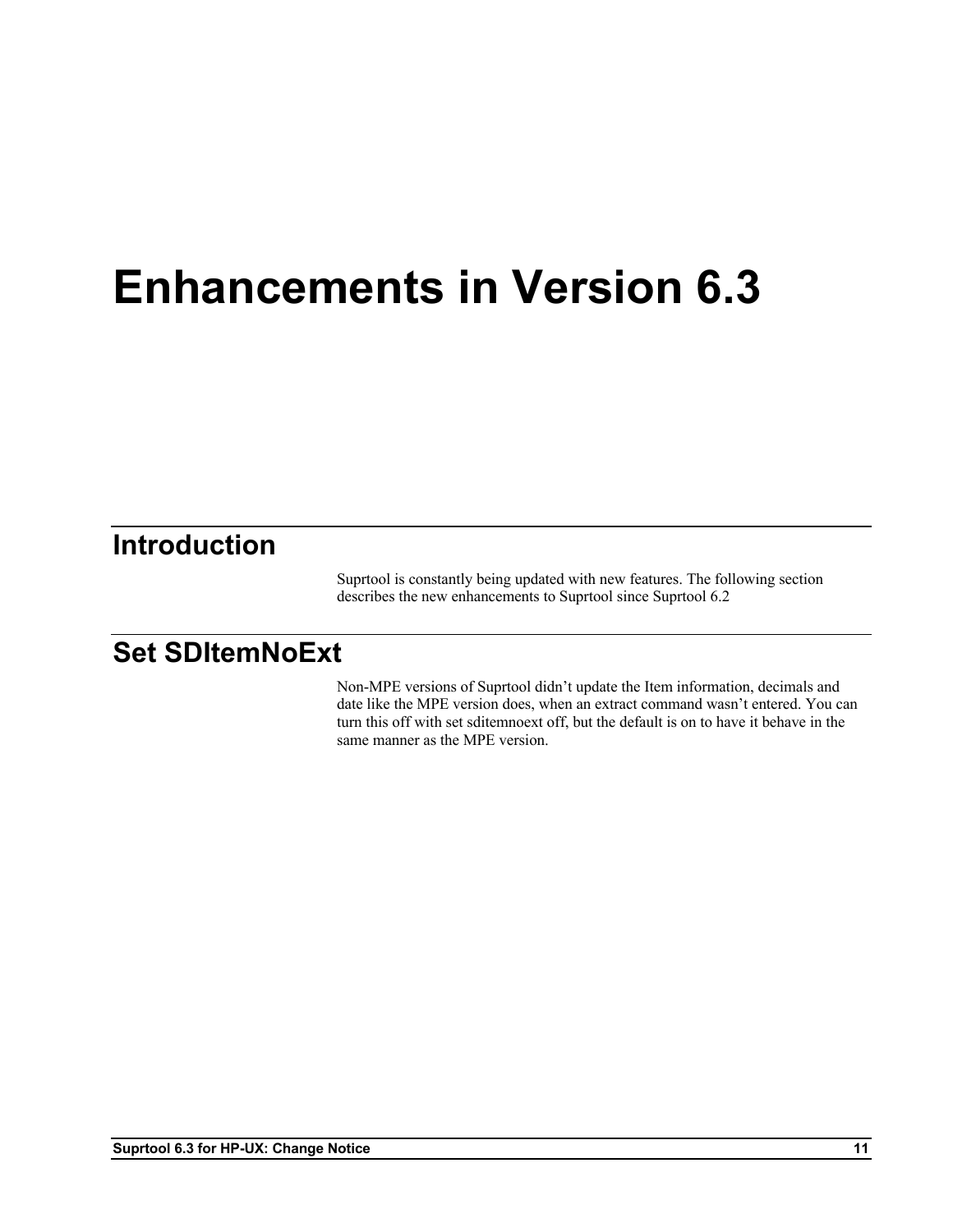# **Enhancements in Version 6.2**

#### **Introduction**

Suprtool is constantly being updated with new features. The following section describes the new enhancements to Suprtool since Suprtool 6.1.10.

#### **Rport Set Pagelen**

Rport will Page Break by default at 24 lines, you can set a Page Break to any integer value greater than 10. When Rport reaches the number of lines for a page the Titles and headings are re-printed and Rport continues on printing, detail and subtotal lines.

#### **Rport Subtotal**

Rport will follow all levels of sort specified in the Self-Describing file, and will produce a subtotal line when each level break is made.

#### **Rport Set Maxlen**

Rport will by default calculate the maximum size of a field, including, commas, decimals and dollar signs. The previous version just took into account, decimals. This is on by default, you can just use the old calculation by adding set maxlen off to your rportmgr file.

#### **Rport Comma**

Rport has a new command called comma, where you can specify a fieldname or list of fieldnames to tell Rport to add commas to a given numeric field, when it is reported on and converted to ascii. The same rules will apply for a given fields subtotal and total field. This command can only be entered after the input command.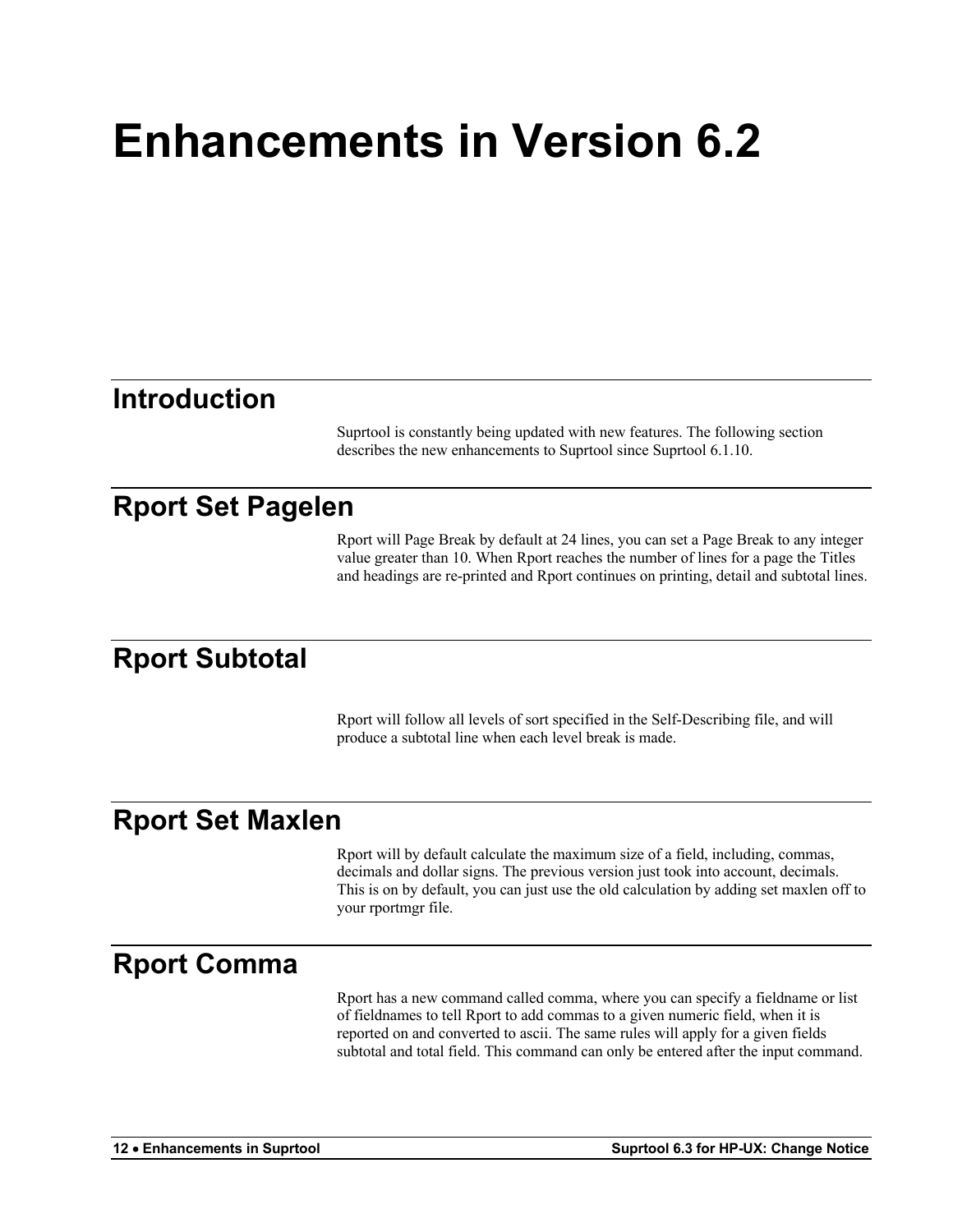#### **Rport Hide**

Rport has a new command called Hide which when given a fieldname will remove that field from the report. The report will be adjusted accordingly and also the Hide command must be entered after the input command.

#### **System Commands**

If the user id isn't found or a shell name isn't returned the Open version of Suprtool suite of products will assume a shell of /bin/bash.

## **\$Month(\$stddate())**

The combination of nested \$stddate within \$month would handle months with 31 days incorrectly if the from date was a month with less that 31 days and the to month was a month with 31 days.

### **Rport**

All versions of Suprtool, MPE, HP-UX (PA-Risc and Itanium), and Suprtool / Open have a new component called Rport, which is a simple report writer.

The code below represents one of the more complicated reports, and shows some of the attributes that you can control. Rport works off of self-describing files and is available on MPE, HP-UX (PA-Risc and Itanium) and on all Linux platforms that Suprtool/Open runs on.

The Title command divides the lines into quadrants, primarily, left, center and right and two lines are supported. The heading column option prints the Heading information specified in each column. You can also specify Heading Fieldnames, where Rport will divide the field name into each column, and you can do your own layout for each Heading Line:

| head 1 Add " CharIntege  | Double        | Packed | Packed* | Ouad"  |
|--------------------------|---------------|--------|---------|--------|
| head 1 Add " IdLogica    | DblLog Zoned" |        |         |        |
| head 2 add "Field Field  | Field         | Field  | Field   | Field" |
| head 2 add " Field Field | Field Field"  |        |         |        |

The Size command tells Rport the maximum size of the column for the data. By default Rport picks the maximum size that a field will be when converted to Ascii, as shown in the following table:

| <b>Field Format</b> | <b>Output Size</b> |  |
|---------------------|--------------------|--|
| I1, J1              | 6 bytes            |  |
| I2, J2              | 11 bytes           |  |
| I3, J3              | 16 bytes           |  |
| I4, J4              | 20 bytes           |  |
| K1                  | 5 bytes            |  |
| K2                  | 10 bytes           |  |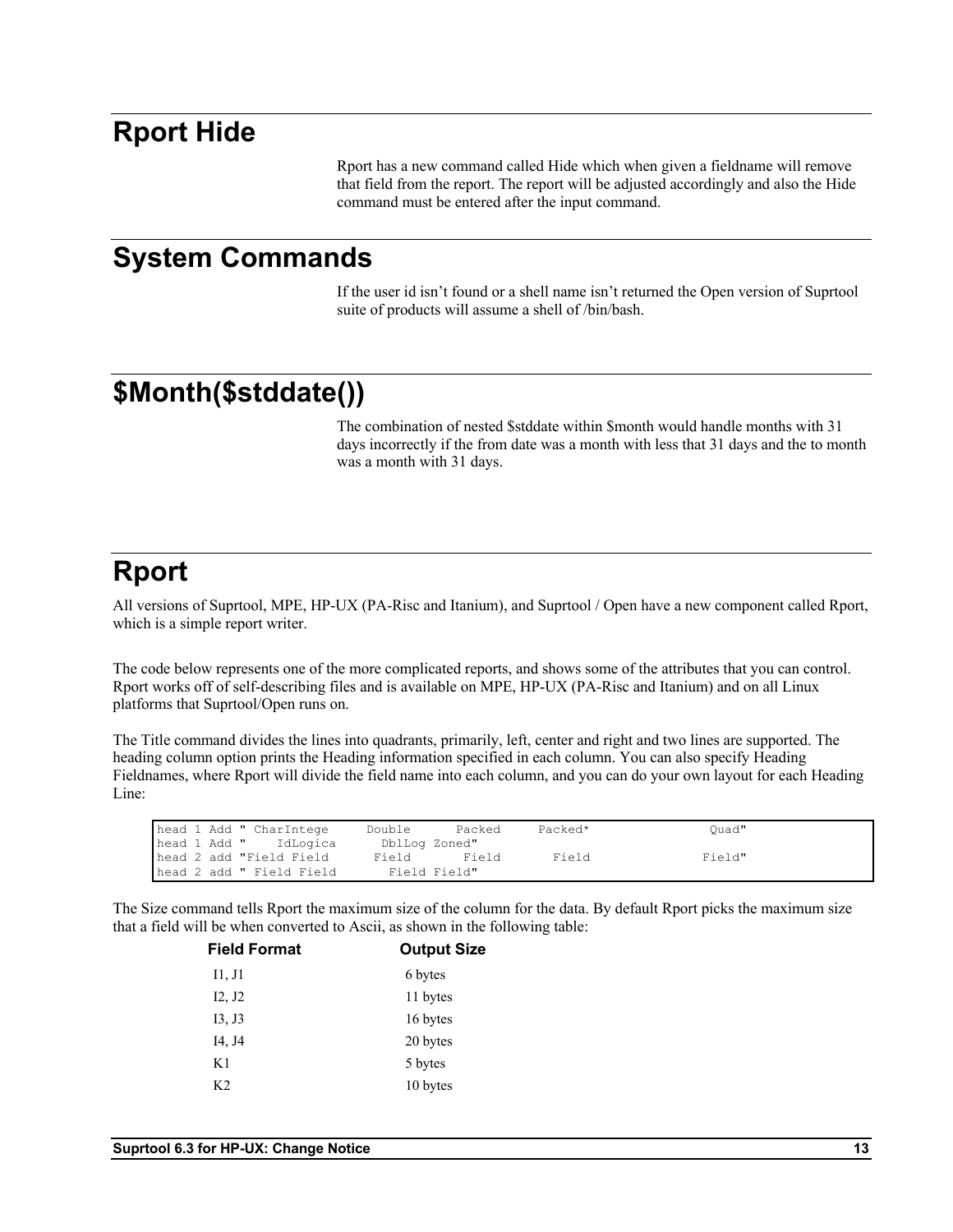| E2             | 12 bytes       |
|----------------|----------------|
| F4             | 23 bytes       |
| R <sub>2</sub> | 12 bytes       |
| $Z_n$          | $n+1$ bytes    |
| Pn             | <i>n</i> bytes |

The integer specified beside the fieldname is the length for the field to use for the report. If the data overflows the field will be filled with asterisks. The Subtotal and Total commands are pretty self-explanatory.

| in file1.rporttst                                                           |
|-----------------------------------------------------------------------------|
| title line 1 left RPNAME "SampReport"                                       |
| title line 1 center RPCOMPANY "Robelle Solutions"                           |
| title line 1 right rppageno tag "Page No : "                                |
| title line 2 left rpdate tag "Date : "                                      |
| title line 2 right rpruntime tag "Run Time : "                              |
| head 1 col "Char"                                                           |
| head 2 col "Field"                                                          |
| head 1 col "Integer"                                                        |
| head 2 col "Field"                                                          |
| head 1 col "Double"                                                         |
| head 2 col "Field"                                                          |
| head 1 col "Packed"                                                         |
| head 2 col "Field"                                                          |
| head 1 col "Packed*"                                                        |
| head 2 col "Field"                                                          |
| head 1 col "Quad"                                                           |
| head 2 col "Field"                                                          |
| head 1 col "Id"                                                             |
| head 2 col "Field"                                                          |
| head 1 col "Logical"                                                        |
| head 2 col "Field"                                                          |
| head 1 col "DblLog"                                                         |
| head 2 col "Field"                                                          |
| head 1 col "Zoned"                                                          |
| head 2 col "Field"                                                          |
| size int-field 8                                                            |
| size dbl-field 8                                                            |
| size packed-field 7                                                         |
| size packed*-field 7                                                        |
| size quad-field 7                                                           |
| size logical-field 7                                                        |
| size dbllog-field 7                                                         |
| size zoned-field 8                                                          |
| subtotal int-field dbl-field packed-field packed*-field quad-field id-field |
| subtotal logical-field dbllog-field zoned-field                             |
| total int-field dbl-field packed-field packed*-field quad-field id-field    |
| total logical-field dbllog-field zoned-field                                |
| out REPORT01                                                                |
| xeq                                                                         |

The above code creates the following report. The report shows that it can handle most data types (the field names are the data types) and provides a simple layout and automatically aligns the subtotals and the total lines. The subtotaling works off the sorted field, (in this case char-field) and prints a subtotal line each time the char-field changes.

SampReport **Robelle Solutions Page No** : 1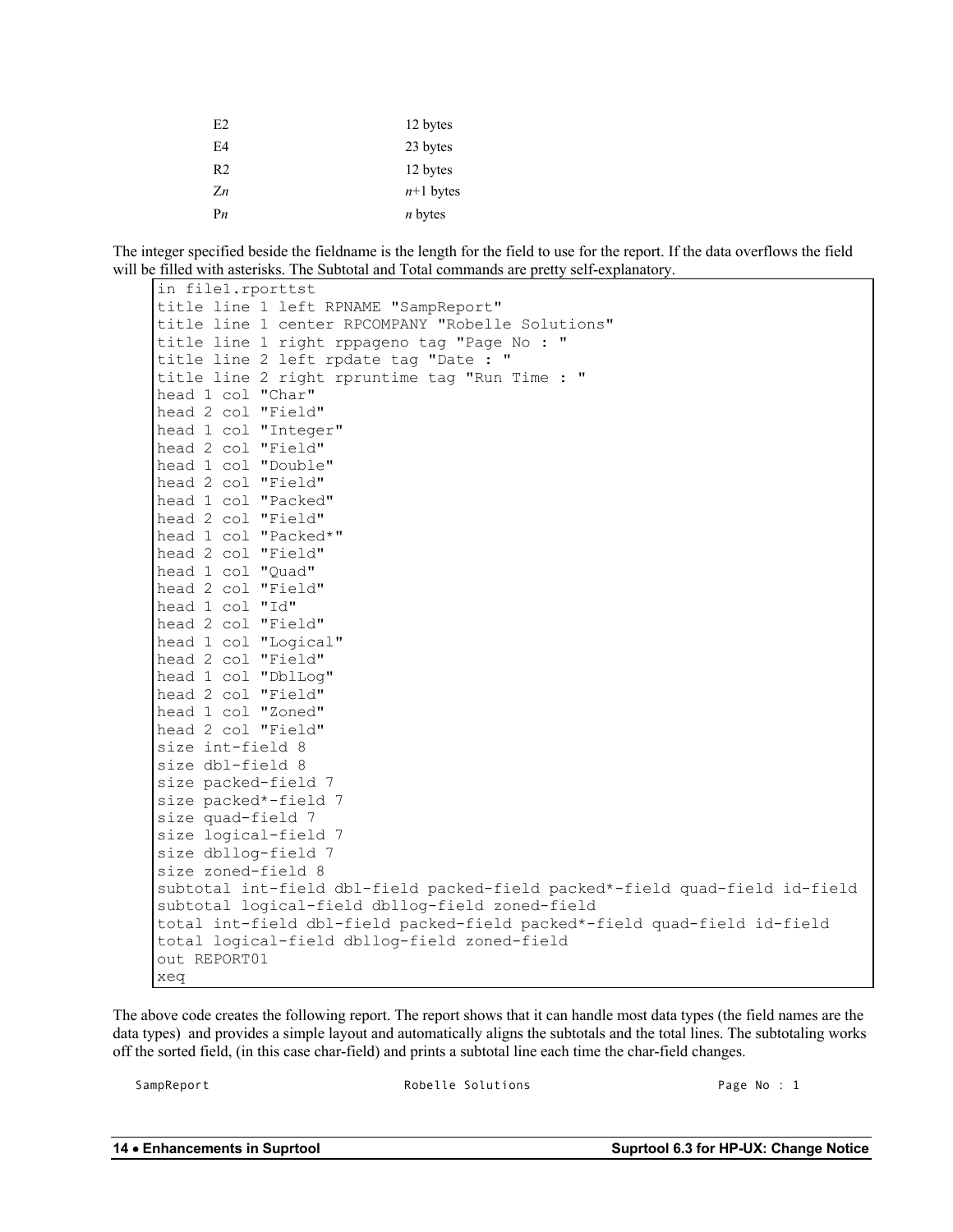| Date : | 20191024 |         |                               |                       |         |                |         |         | Run Time : 12:45 |
|--------|----------|---------|-------------------------------|-----------------------|---------|----------------|---------|---------|------------------|
| Char   | Integer  | Double  | Packed                        | Packed*               | Quad    | Ιd             | Logical | DblLog  | Zoned            |
| Field  | Field    | Field   | Field                         | Field                 |         | Field Field    | Field   | Field   | Field            |
| 11111  | 11.11    | 111.11  | $+111.11$                     | $+111.11$             | 111.11  | 1              | 11.11   | 111.11  | 111.11           |
|        | 11.11    | 111.11  | $+111.11$                     | $+111.11$             | 111.11  | 1              | 11.11   | 111.11  | 111.11           |
| 22222  | 22.22    | 222.22  | $+222.22$                     | $+222.22$             | 222.22  | 1              | 22.22   | 222.22  | 222.22           |
| 22222  | 22.22    | 222.22  | $+222.22$                     | $+222.22$             | 222.22  | 2              | 22.22   | 222.22  | 222.22           |
|        | 44.44    | 444.44  | $+444.44$                     | $+444.44$             | 444.44  | 3              | 44.44   | 444.44  | 444.44           |
| 33333  | 33.33    | 333.33  | $+333.33$                     | $+333.33$             | 333.33  | 1              | 33.33   | 333.33  | 333.33           |
| 33333  | 33.33    | 333.33  | $+333.33$                     | $+333.33$             | 333.33  | 2              | 33.33   | 333.33  | 333.33           |
| 33333  | 33.33    | 333.33  | $+333.33$                     | $+333.33$             | 333.33  | 3              | 33.33   | 333.33  | 333.33           |
|        | 99.99    | 999.99  | $+999.99$                     | $+999.99$             | 999.99  | 6              | 99.99   | 999.99  | 999.99           |
| 44444  | 44.44    | 444.44  | $+444.44$                     | $+444.44$             | 444.44  | 1              | 44.44   | 444.44  | 444.44           |
| 44444  | 44.44    | 444.44  | $+444.44$                     | $+444.44$             | 444.44  | $\overline{2}$ | 44.44   | 444.44  | 444.44           |
| 44444  | 44.44    | 444.44  | $+444.44$                     | $+444.44$             | 444.44  | 3              | 44.44   | 444.44  | 444.44           |
| 44444  | 44.44    | 444.44  | $+444.44$                     | $+444.44$             | 444.44  | 4              | 44.44   | 444.44  | 444.44           |
|        | 177.76   | 1777.76 |                               | $+1777.76$ $+1777.76$ | 1777.76 | 10             | 177.76  | 1777.76 | 1777.76          |
| 55555  | 55.55    | 555.55  | $+555.55$                     | $+555.55$             | 555.55  | 1              | 55.55   | 555.55  | 555.55           |
| 55555  | 55.55    | 555.55  | $+555.55$                     | $+555.55$             | 555.55  | 2              | 55.55   | 555.55  | 555.55           |
| 55555  | 55.55    | 555.55  | $+555.55$                     | $+555.55$             | 555.55  | 3              | 55.55   | 555.55  | 555.55           |
| 55555  | 55.55    | 555.55  | $+555.55$                     | $+555.55$             | 555.55  | 4              | 55.55   | 555.55  | 555.55           |
| 55555  | 55.55    | 555.55  | $+555.55$                     | $+555.55$             | 555.55  | 5              | 55.55   | 555.55  | 555.55           |
|        | 277.75   |         | 2777.75 +2777.75 +2777.75     |                       | 2777.75 | 15             | 277.75  | 2777.75 | 2777.75          |
|        | 611.05   |         | $6111.05 + 6111.05 + 6111.05$ |                       | 6111.05 | 35             | 611.05  | 6111.05 | 6111.05          |
|        |          |         |                               |                       |         |                |         |         |                  |

#### **\$BOM and \$EOM**

Suprtool has two new subfunctions called \$BOM and \$EOM which are now available in the \$stddate and \$month functions. The \$bom returns the beginning of the month date, "01" and the \$eom, returns the end of the month for the given date.

For Example, the \$stddate function will return the converted curdate, with either the beginning of the month for the day or the end of the month for the given curdate. in file131

```
item curdate, date, ddmmyyyy
ext curdate
ext curbom=$stddate(curdate,$bom)
ext cureom=$stddate(curdate, $eom)
```
You can also use \$stddate to convert a date that is already in ccyymmdd format to the beginning of the month or the end of the month respectively.

You can also use \$bom and \$eom as part of the \$month function even if the date is not in ccyymmdd format.

```
Item curdate, date, ddmmyyyy
ext curdate
ext curbom=$month($stddate(curdate),+6,$bom)
ext cureom=$month($stddate(curdate),+6,$eom)
```
#### **String Function Checks**

Some of the String functions in Suprtool did not have proper length checks in place to insure that the an overflow wouldn't occur for specific functions. The length for most string fields to be checked is 4095 bytes. Suprtool will now throw a more generalized error of:

Error: Field in function is greater than 4095 bytes

If a function is longer than the 4095, the field is potentially corrupted and/or truncated.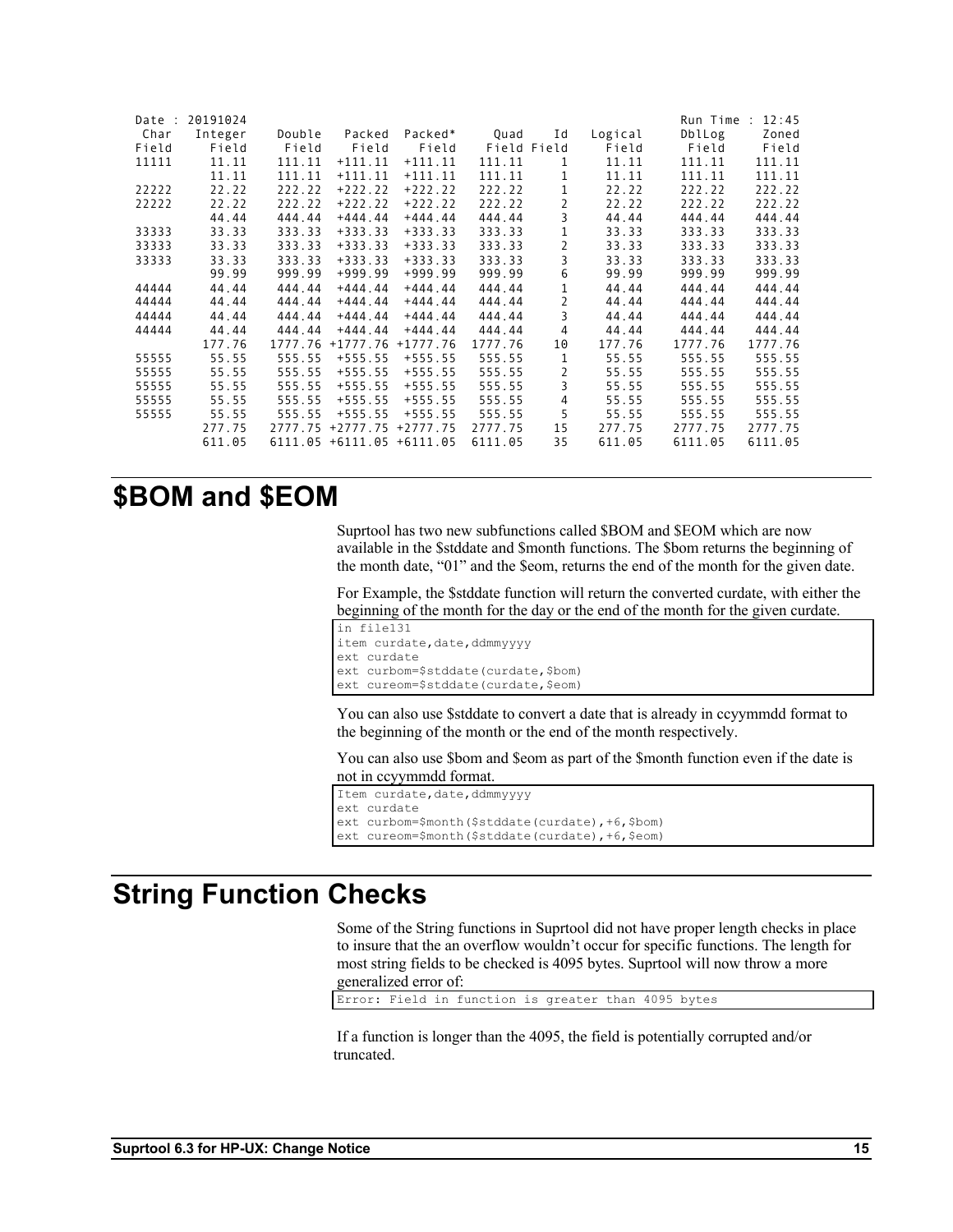### **Sdlinux for Linux**

SDLinux is a utility that will convert the Self-Describing information, such that Suprtool/Open can read the file. Specifically it is meant to convert the .sd file from an HP-UX system to be read on Linux natively.

Sdlinux, will change the sd version field which tells Suprtool/Open the endianness of the sd file.

| SD Version     | Endianness                | Extended<br>Names |
|----------------|---------------------------|-------------------|
| <b>B.00.00</b> | BIG (HP-UX) LITTLE(LINUX) | NO.               |
| <b>B.00.01</b> | BIG (HP-UX) LITTLE(LINUX) | YES               |
| <b>B.00.02</b> | <b>BIG</b>                | N <sub>O</sub>    |
| <b>B.00.03</b> | BIG                       | YES               |

The sdlinux utility has four options, -f, -r, -h and –d. Only one option can be specified at any given time:

| Option | SD Version                                                 | Integer Field                                                        |
|--------|------------------------------------------------------------|----------------------------------------------------------------------|
| $-f$   | $B.00.00$ becomes $B.00.02$ and<br>B.00.01 becomes B.00.03 | Any integer/logical field<br>gets flagged as BE.                     |
| $-r$   | $B.00.02$ becomes $B.00.00$ and<br>B.00.03 becomes B.00.01 | Any integer/logical field<br>gets the Endianness flag<br>turned off. |
| $-h$   | $B.00.02$ becomes $B.00.00$ and<br>B.00.03 becomes B.00.01 | No effect.                                                           |
| -d     | No effect.                                                 | Any integer/logical field<br>gets the Endianness flag<br>turned off. |

The sdlinux utility gets run with the above options and a filename for an argument as in:

```
./sdlinux '-ffilename'
./sdlinux '-rfilename'
./sdlinux '-hfilename'
./sdlinux '-dfilename'
```
The filename specified just needs to be the data file name not the sd filename. Regardless, sdlinux will figure out what to do if the .sd extension is in the filename argument.

## **Set Limits Override On | Off**

Set Limits OverRide tells Suprtool for MPE to ignore any subsequent Set Limits TableSize command. This was added since the new MPE table size is now 2 GB and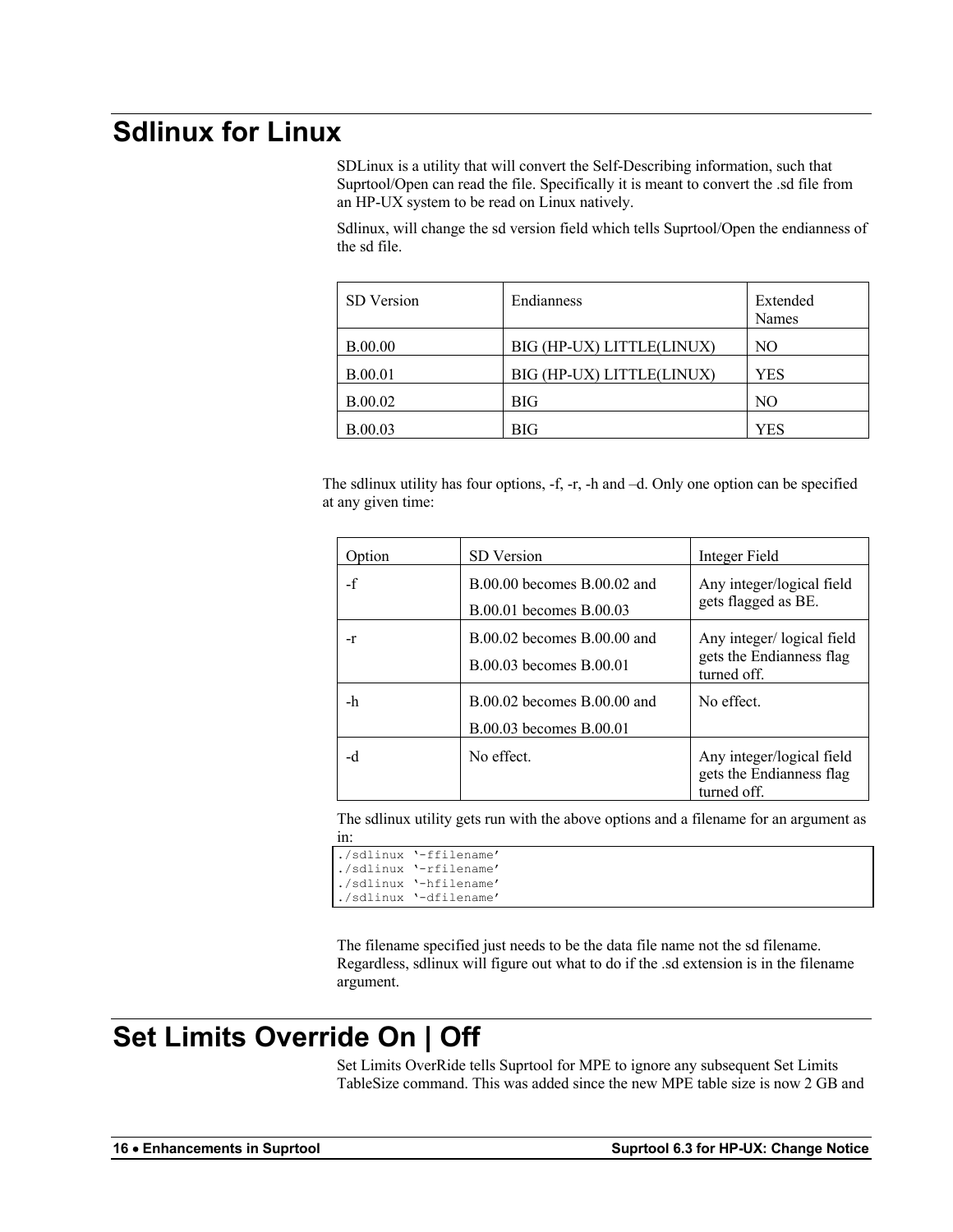works well without any limit. It was also added as Suprtool 4.4 and lower did not calculate the Set Limits Tablesize limit properly. So if a user had Set Limits Tablesize 25, Suprtool would allow for a table greater than that old limit, while the new version of the table would stop with "Table Full" as prescribed by the command.

Overriding the TableSize, allows for customers to set in a global suprmgr file and not have to search thru code to remove the specific command.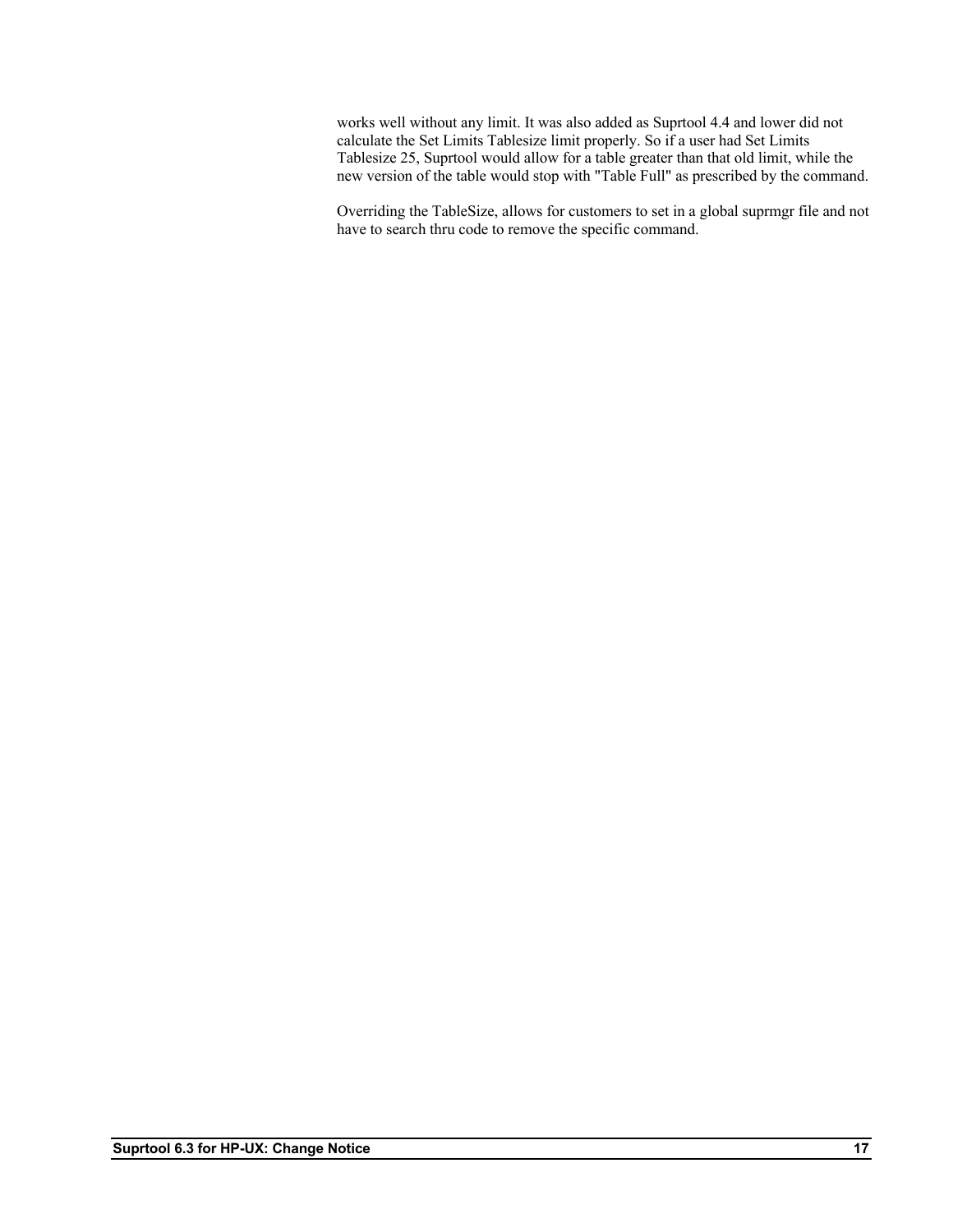# **Enhancements in Version 6.1**

#### **\$Length**

Suprtool has a new function called \$length which returns a double integer number that is the length of a given byte or numeric field. For byte type fields Suprtool starts at the right most byte position to look for any non-space character and calculates the length of the data. For numeric fields Suprtool will convert the number to display and starting on the left will search for any non-zero character to establish the length.

Below is an excerpt from the manual, that describes how it can be used:

#### **\$LENGTH (Works on Byte-type and numeric fields)**

Purpose of the \$length frunction is to return the length of the specified byte field as if the field has had the \$rtrim function applied or the position of the rightmost nonspace character.

#### **If Usage:**

if \$length(NAME) >= 15

#### **Extract Usage:**

```
Define LenField,1,4,double
extract LenField=$length(byte-field)
```
#### **\$ROBELLE variable**

The \$ROBELLE variable on HP-UX and Open platforms has been expanded to 55 characters for the \$ROBELLE directory name when you are installing outside of /opt/robelle. You use the \$robelle variable to tell suprtool and all of the programs that come with suprtool where to find where it is installed.

#### **Set EditSignNeutral**

The \$edit function converts data from numeric to byte and applies an edit mask to format the data. Neutral data is not considered to be signed so if you have neutral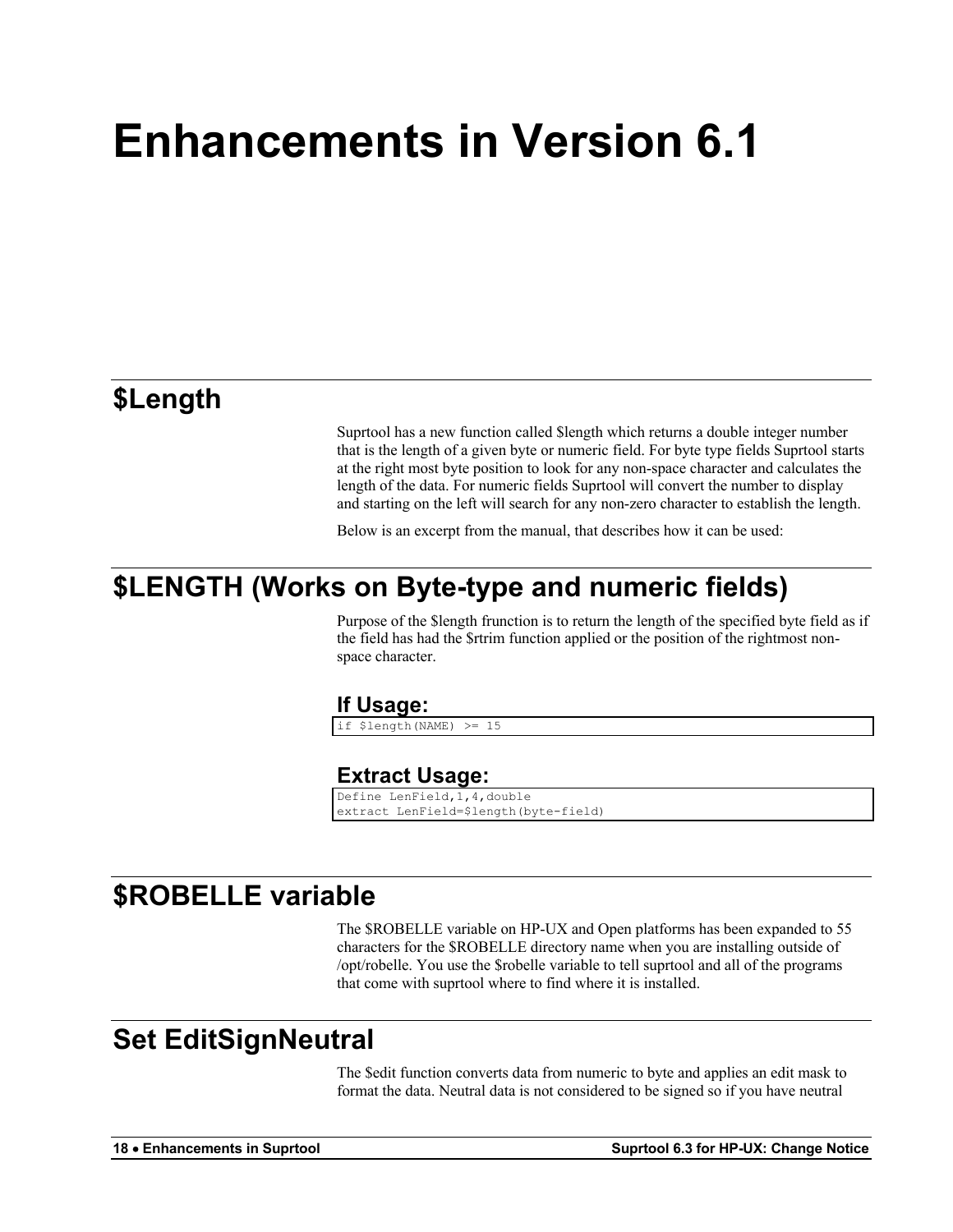data, a positive sign will not be applied to the edit mask. With Set EditSignNeutral turned on, Suprtool will consider the Neutral data to be positive and therefore print out the "+" or "DR", depending on the edit-mask used.

Set EditSignNeutral On

## **STEXPORT**

STExport now supports 8196 bytes on the input, and the output file.

## **SUPRLINK**

Suprlink now supports 8196 bytes on the input file, link file and 16384 bytes on the output file.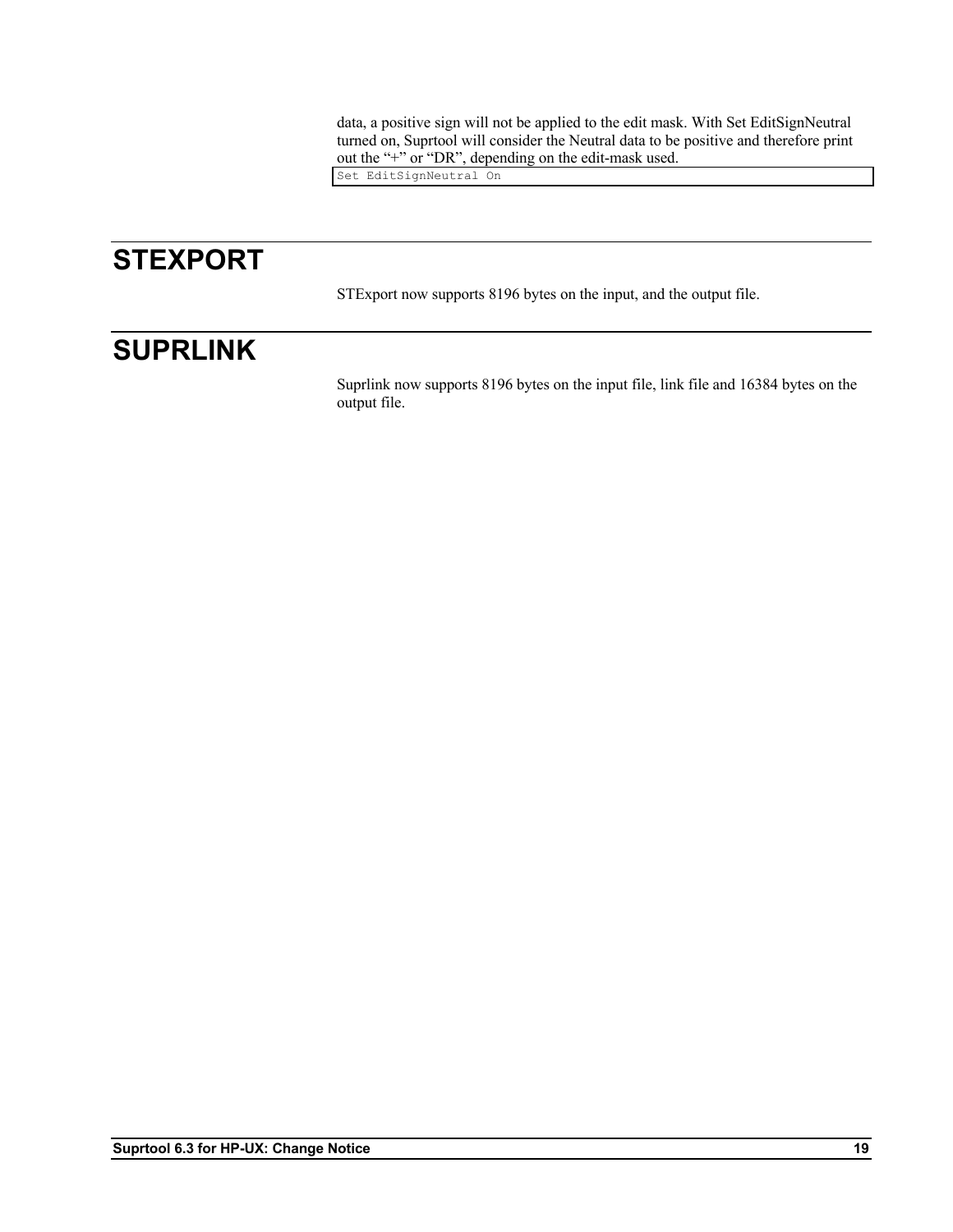# **Enhancements in Version 6.0**

#### **\$List NOSAMETO**

The List command now has a NOSAMETO option to turn off the SAMETO feature.

#### **BackwardChain**

The Set command, Backwardchain when turned on will tell the Chain command to do a Backward Chained read.

### **\$INRECNUM**

The if / extract commands can now utilize a new function called \$INRECNUM, which allows you to use the input record number in certain tasks. For example, the task below would find record number 11.

```
In somefile
 If $inrecnum=11
```
You can also, utilize the \$inrecnum function in the extract command:

```
In somefile
 Def recnum,1,4,double
 Ext recnum=$inrecnum
```
The \$inrecnum function was designed to find records especially in the instance where duplicate records are in a particular data source and cannot be isolated by any other means.

## **\$LEADZEROZ**

The if / extract commands can now utilize a new function called \$LEADZEROZ, which allows you to add leading zeroes to a specific display field. This was designed specifically for the extract command and fixing up data but can be used in the if command as well.

\$NUMBER is capable of fixing up numbers, but the new \$LEADZEROZ function is more lightweight and simply adds leading zeroes, and has an option to justify right as shown below. The source data looks like this: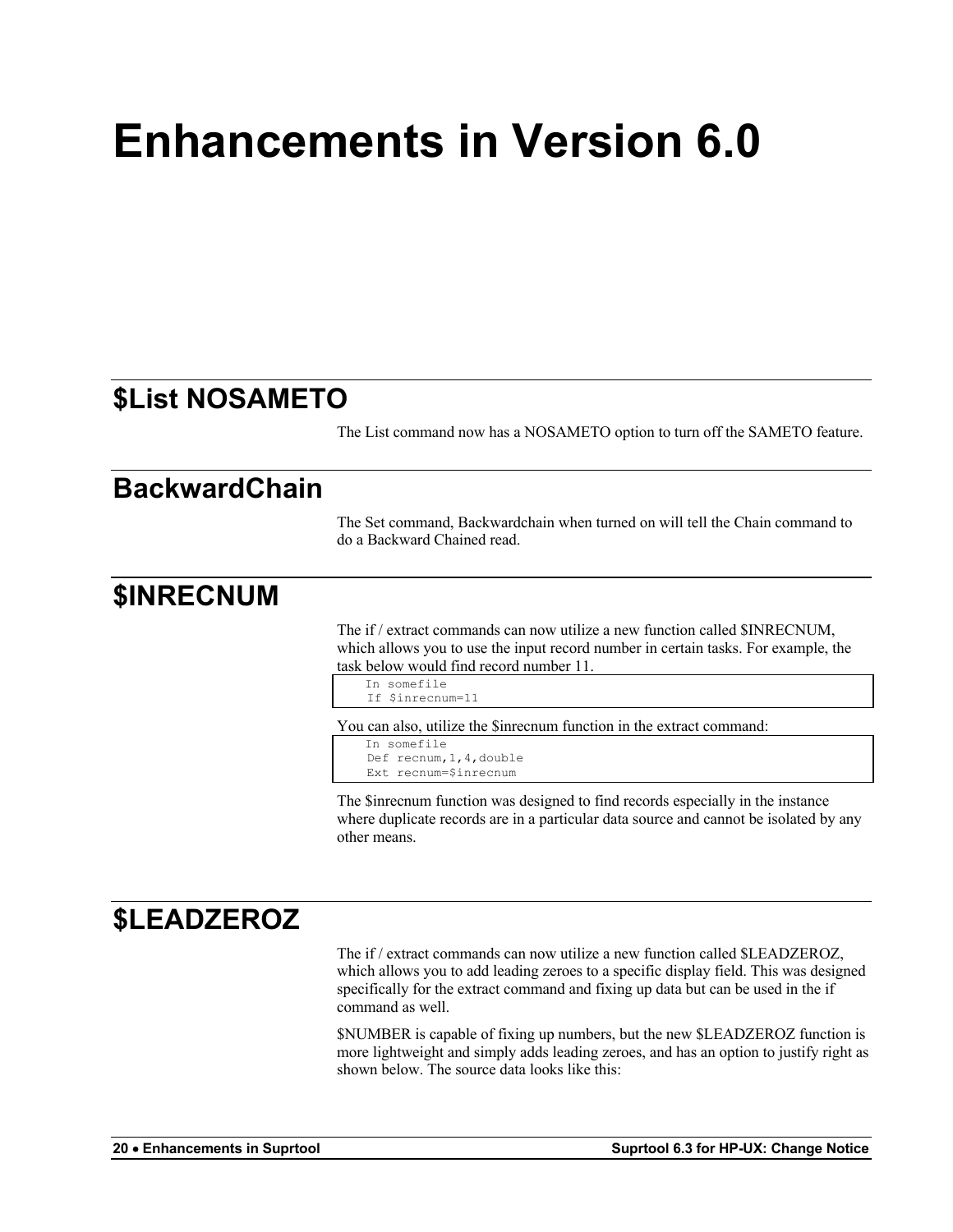

#### You can format with the following:

| >IN LEADZERO.SUPRTEST                 |
|---------------------------------------|
| >DEF A, 1, 12, DISPLAY                |
| >EXT A=\$LEADZEROZ(A,J)               |
| $\star$<br>$>$ $\cap$ 11 $\uparrow$   |
| >xeq                                  |
| 000000000001                          |
| 000000000002                          |
| 000000000003                          |
| 000000000004                          |
| 000000000005                          |
| 000000000006                          |
| 000000000007                          |
| 000000000008                          |
| 000000000009                          |
| 000000000010                          |
| 000000000012                          |
| 000000012345                          |
| 000000000220                          |
| IN=13, OUT=13. CPU-Sec=1. Wall-Sec=1. |

The \$LEADZEROZ function cannot fix issues like commas and decimal places in a display field, this can be handled by the \$number function.

#### **\$LEADZEROB**

The if / extract commands can now utilize a new function called \$LEADZEROB, which allows you to add leading zeroes to a specific byte field. This was designed specifically for the extract command and fixing up data but can be used in the if command as well. The data looks like this:



You can clean it up with the following: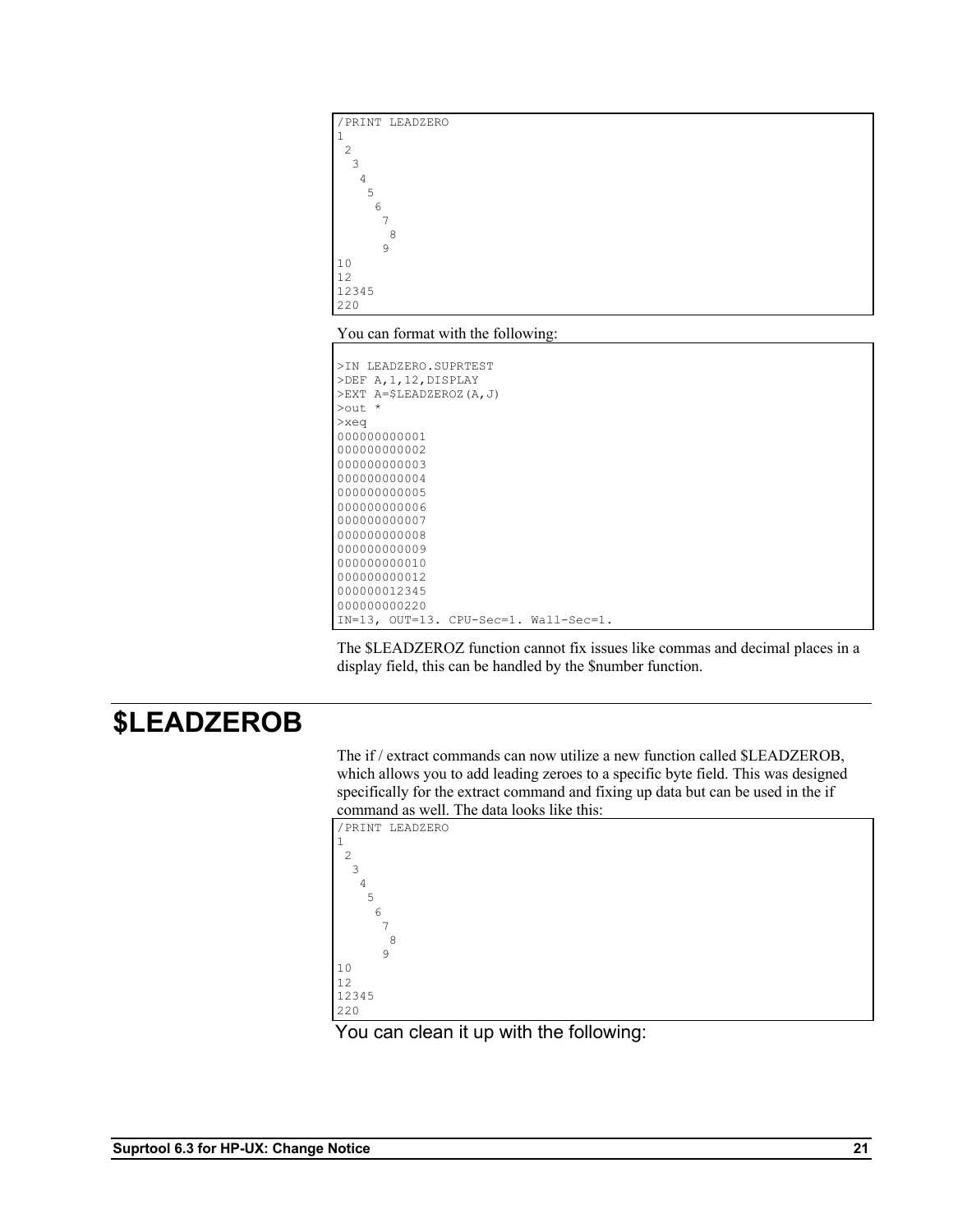| >IN LEADZERO.SUPRTEST                 |
|---------------------------------------|
| >DEF $A, 1, 12,$ byte                 |
| >EXT A=\$LEADZEROB(A, J)              |
| $\text{Out}$ *                        |
| $>$ xeq                               |
| 000000000001                          |
| 000000000002                          |
| 000000000003                          |
| 000000000004                          |
| 000000000005                          |
| 000000000006                          |
| 000000000007                          |
| 000000000008                          |
| 000000000009                          |
| 000000000010                          |
| 000000000012                          |
| 000000012345                          |
| 000000000220                          |
| IN=13, OUT=13. CPU-Sec=1. Wall-Sec=1. |

## **\$JUSTIFYL**

The if / extract commands can now utilize a new function called \$JUSTIFYL, which allows you to left justify text to the left side of a field.

```
>in leadzero
>def b,1,12,byte
>ext b=$justifyl(b)
>out *
>xeq
1
2
3
4
5
6
7
8
9
10
12
12345
220
IN=13, OUT=13. CPU-Sec=1. Wall-Sec=1.
```
## **\$JUSTIFYR**

The if / extract commands can now utilize a new function called \$JUSTIFYR, which allows you to right justify text to the right side of a field.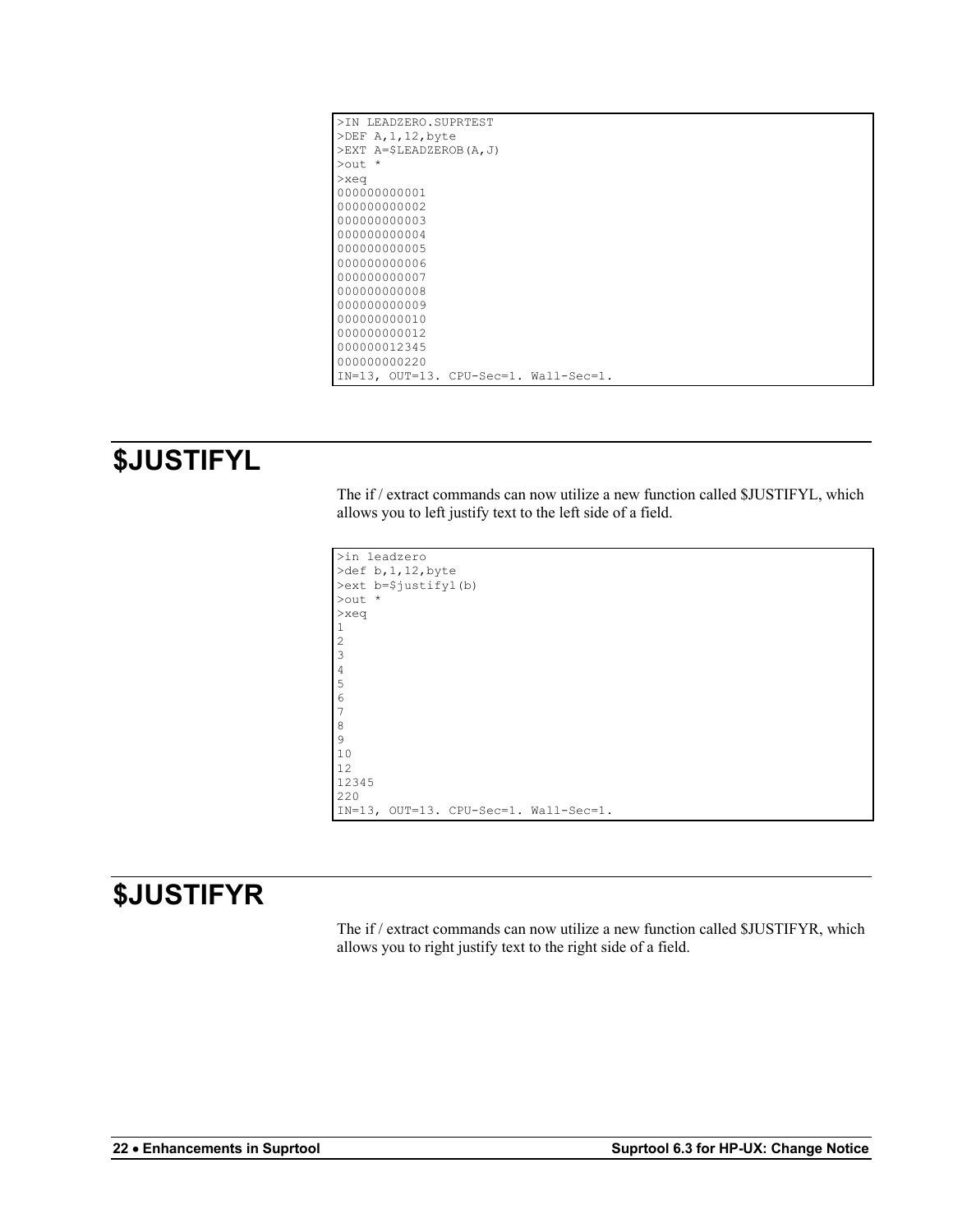| >in leadzero.suprtest<br>>def $a, 1, 12$ , byte |
|-------------------------------------------------|
|                                                 |
| >ext a=\$justifyr(a)                            |
| $\text{Out}$ *                                  |
| $>$ xeq                                         |
| 1                                               |
| 2                                               |
| 3                                               |
| $\overline{4}$                                  |
| 5                                               |
| 6                                               |
| 7                                               |
| 8                                               |
| 9                                               |
| 10                                              |
| 12                                              |
| 12345                                           |
| 220                                             |
| IN=13, OUT=13. CPU-Sec=1. Wall-Sec=1.           |

#### **\$RESPACE**

The if / extract commands can now utilize a new function called \$RESPACE, which allows you to fixup byte data that has multiple spaces in between text. For example your data looks like this:

```
>in respace.suprtest
>def text,1,40
>ext text
>out *
>xeq
this is a test
this is a test
this is a test
           is a test
this is a test
this is a test
please note this is a test
this is a test
      is a test
this is a test
       this is a test
this is a test<br>this is a
this is a test
this is a test<br>dummy record
      record
this is a not test
silly record
IN=30, OUT=30. CPU-Sec=1. Wall-Sec=1.
```
It can easily be fixed up and converted to what is shown below: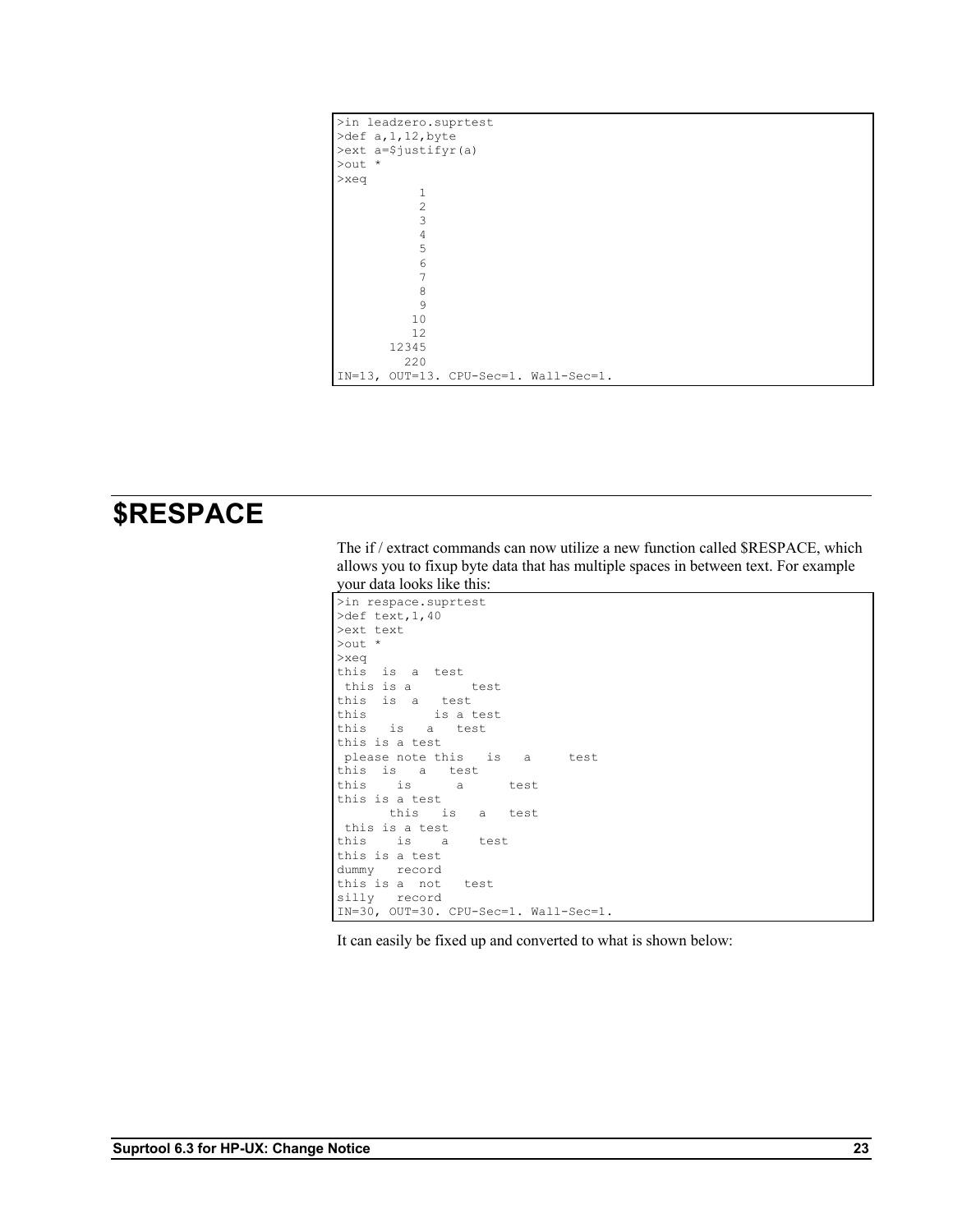```
>in respace.suprtest
>ext text=$respace(text,J)
>out *
>xeq
this is a test
this is a test
this is a test
this is a test
this is a test
this is a test
please note this is a test
this is a test
this is a test
this is a test
this is a test
this is a test
this is a test
this is a test
dummy record
this is a not test
silly record
IN=30, OUT=30. CPU-Sec=1. Wall-Sec=1.
```
## **SDLINUX UTILITY**

Suprtool now has a utility called sdlinux, which will help convert an HP-UX selfdescribing file which will have Big Endian numbers, in the Self-Describing information and in the integers in the data file.

Sdlinux, is a small utility that will change the sd version field which tells Suprtool/Open the endianness of the sd file.

| SD Version     | <b>Endianness</b>         | Extended<br>Names |
|----------------|---------------------------|-------------------|
| <b>B.00.00</b> | BIG (HP-UX) LITTLE(LINUX) | NO                |
| <b>B.00.01</b> | BIG (HP-UX) LITTLE(LINUX) | <b>YES</b>        |
| <b>B.00.02</b> | <b>BIG</b>                | N <sub>O</sub>    |
| <b>B.00.03</b> | <b>BIG</b>                | YES               |

The sdlinux utility has four options, -f, -r, -h and –d. Only one option can be specified at any given time:

| Option | <b>SD</b> Version                                          | Integer Field                                    |
|--------|------------------------------------------------------------|--------------------------------------------------|
| -f     | $B.00.00$ becomes $B.00.02$ and<br>B.00.01 becomes B.00.03 | Any integer/logical field<br>gets flagged as BE. |
|        |                                                            |                                                  |
| -r     | $B.00.02$ becomes $B.00.00$ and                            | Any integer/logical field                        |
|        | B.00.03 becomes B.00.01                                    | gets the Endianness flag<br>turned off.          |
| -h     | $B.00.02$ becomes $B.00.00$ and                            | No effect.                                       |
|        | B.00.03 becomes B.00.01                                    |                                                  |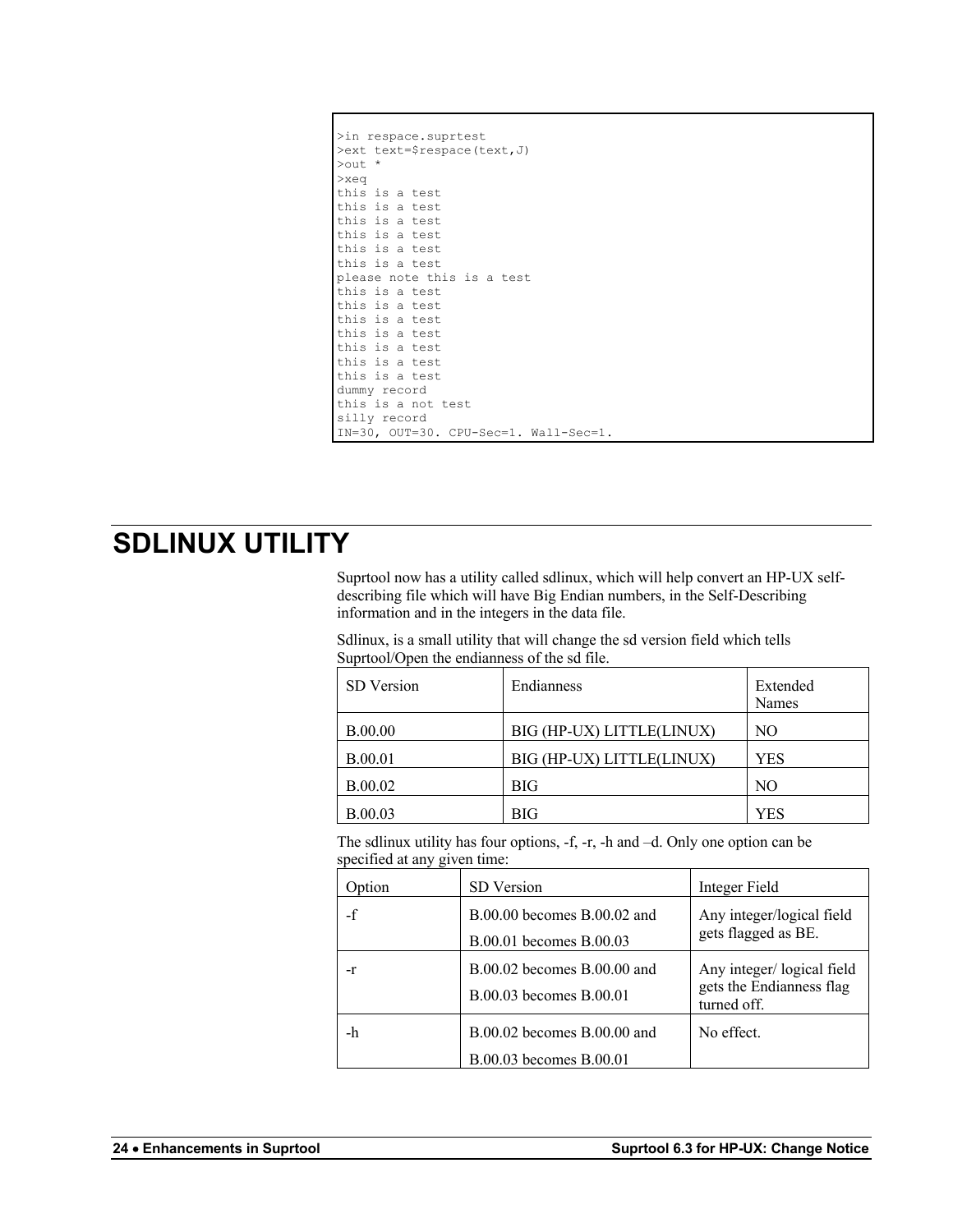| -d | No effect. | Any integer/logical field<br>gets the Endianness flag |
|----|------------|-------------------------------------------------------|
|    |            | turned off.                                           |

The sdlinux utility gets run with the above options and a filename for an argument as in:

./sdlinux '-ffilename' ./sdlinux '-rfilename' ./sdlinux '-hfilename' ./sdlinux '-dfilename'

The filename specified just needs to be the data file name not the sd filename. Regardless, sdlinux will figure out what to do if the .sd extension is in the filename argument.

Please see the following example how you can move data from HP-UX, to Linux natively without having to export to ascii. On HP-UX, you simply create a self-describing file as you normally would:



Then you can use sdlinux to make some quick changes to the Self-describing information, specifically the version in the header and the integers and logicals get updated with the big endian flag being turned on:

sdlinux 'foutfile'

You can then ftp the data file and the sd file over to your Linux box:

```
ftp linuxbox.robelle.com
user
password
put outfile outfile
put outfile.sd outfile.sd
quit
```
You can then reverse the effects of the –f option with the –r option:

sdlinux -routfile

Then on Linux you can read the sd file natively even though the sd information has big endian information and the data file can be read with bigendian integers and logicals.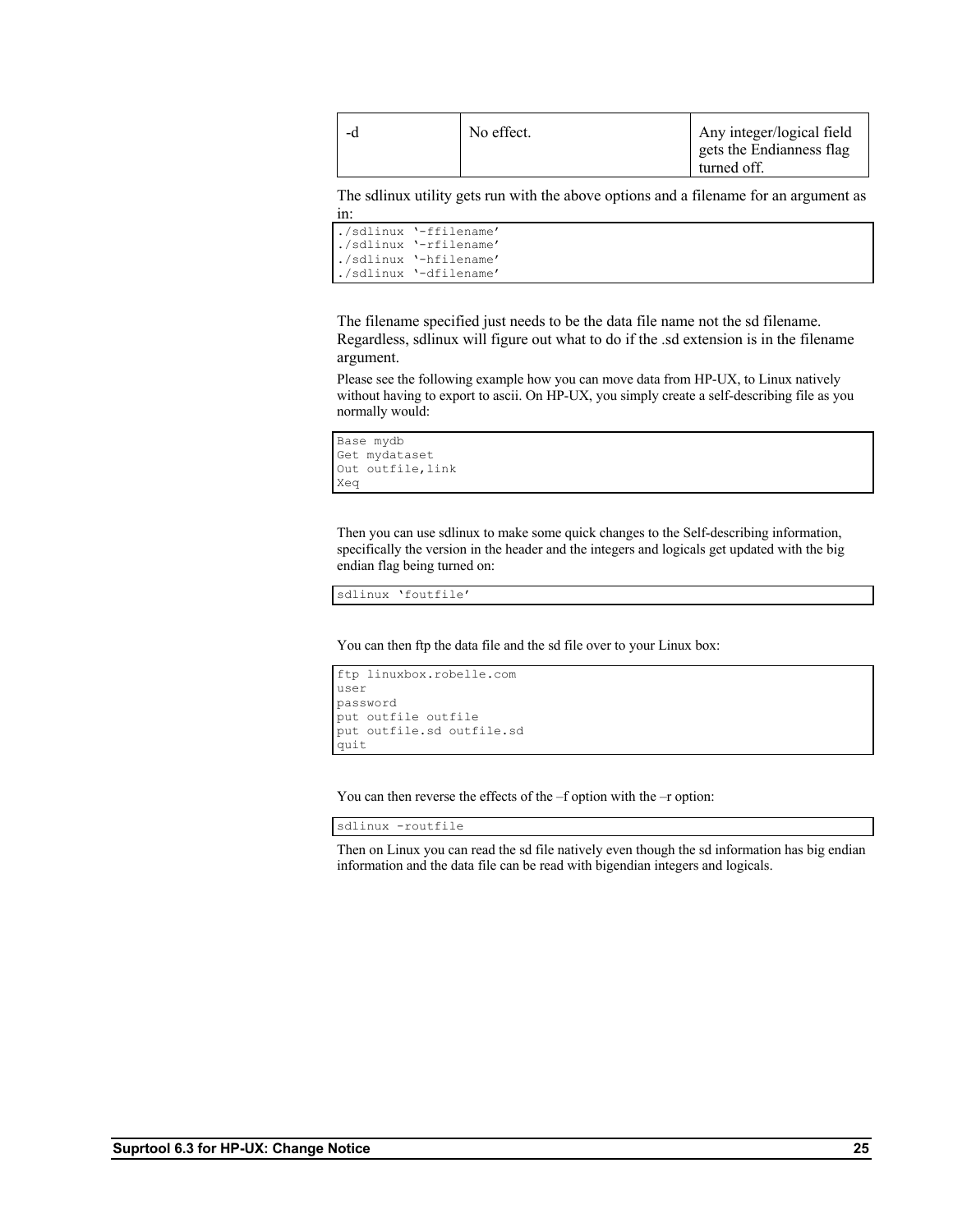| >in outfile                                      |               |       |                    |            |           |
|--------------------------------------------------|---------------|-------|--------------------|------------|-----------|
| $>$ form                                         |               |       |                    |            |           |
| File: outfile (SD Version B.00.02) Has linefeeds |               |       |                    |            |           |
| Entry:                                           |               |       | Offset             |            |           |
| CHAR-FIELD                                       |               | X5    | 1                  |            |           |
| TNT-FTELD                                        |               | T1    | 6                  |            | BE        |
| DBL-FIELD                                        |               | I2    | 8                  |            | <b>BE</b> |
|                                                  | PACKED-FIELD  | P12   | 12                 |            |           |
|                                                  | PACKED*-FIELD | P12   | 18                 |            |           |
| OUAD-FIELD                                       |               | $T_4$ | 2.4                |            | ВE        |
| TD-FIELD                                         |               | T1    | 32                 |            | BE        |
|                                                  | LOGICAL-FIELD | K1    | 34                 |            | BE        |
|                                                  | DBLLOG-FIELD  | K2    | 36                 |            | BE.       |
| ZONED-FIELD                                      |               | Z5 a  | 40                 |            |           |
| FILLER                                           |               | X36   | 45                 |            |           |
| Entry Length: 80 Blocking: 1                     |               |       |                    |            |           |
| $>$ num $3$                                      |               |       |                    |            |           |
| $>$ list                                         |               |       |                    |            |           |
| $>$ xeq                                          |               |       |                    |            |           |
| >IN outfile (0) >OUT \$NULL (0)                  |               |       |                    |            |           |
| CHAR-FIELD                                       | $= 11111$     |       | $INT-FIELD = 1111$ |            |           |
| $DBL-FIELD$ = 11111                              |               |       | PACKED-FIELD       | $= +11111$ |           |
| $PACKED*-FIELD$ = +11111                         |               |       | QUAD-FIELD         | $= 11111$  |           |
| ID-FIELD                                         | $= 1$         |       | LOGICAL-FIELD      | $= 1111$   |           |
| DBLLOG-FIELD                                     | $= 11111$     |       | ZONED-FIELD        | $= 11111$  |           |
| FILLER                                           | $=$           |       |                    |            |           |